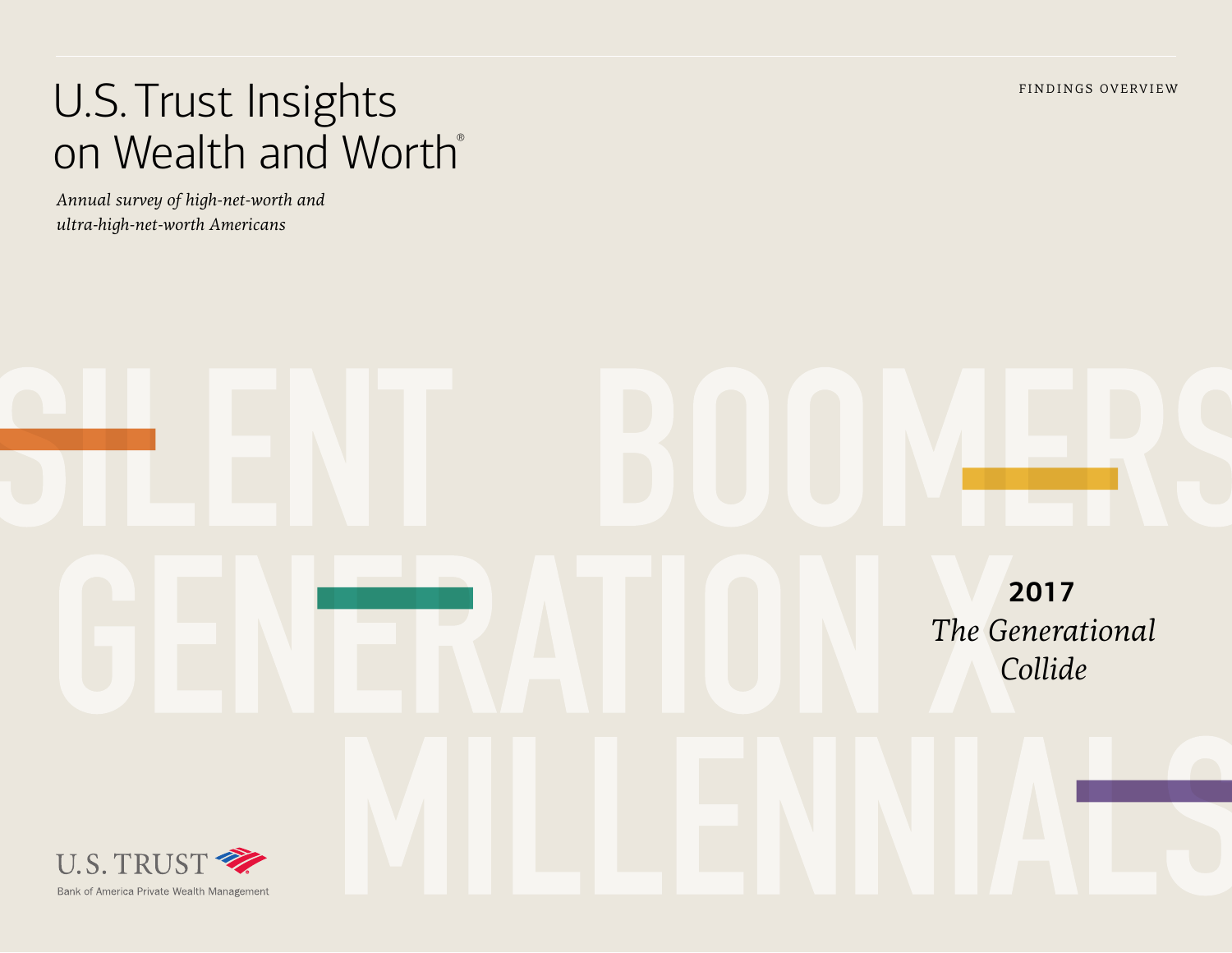# **TABLE OF CONTENT**S

# <sup>o</sup>1 Investing Approaches  $10^{-4}$ <sup>02</sup> Family & Wealth

<sup>03</sup> The Workforce

<sup>04</sup> Giving 22

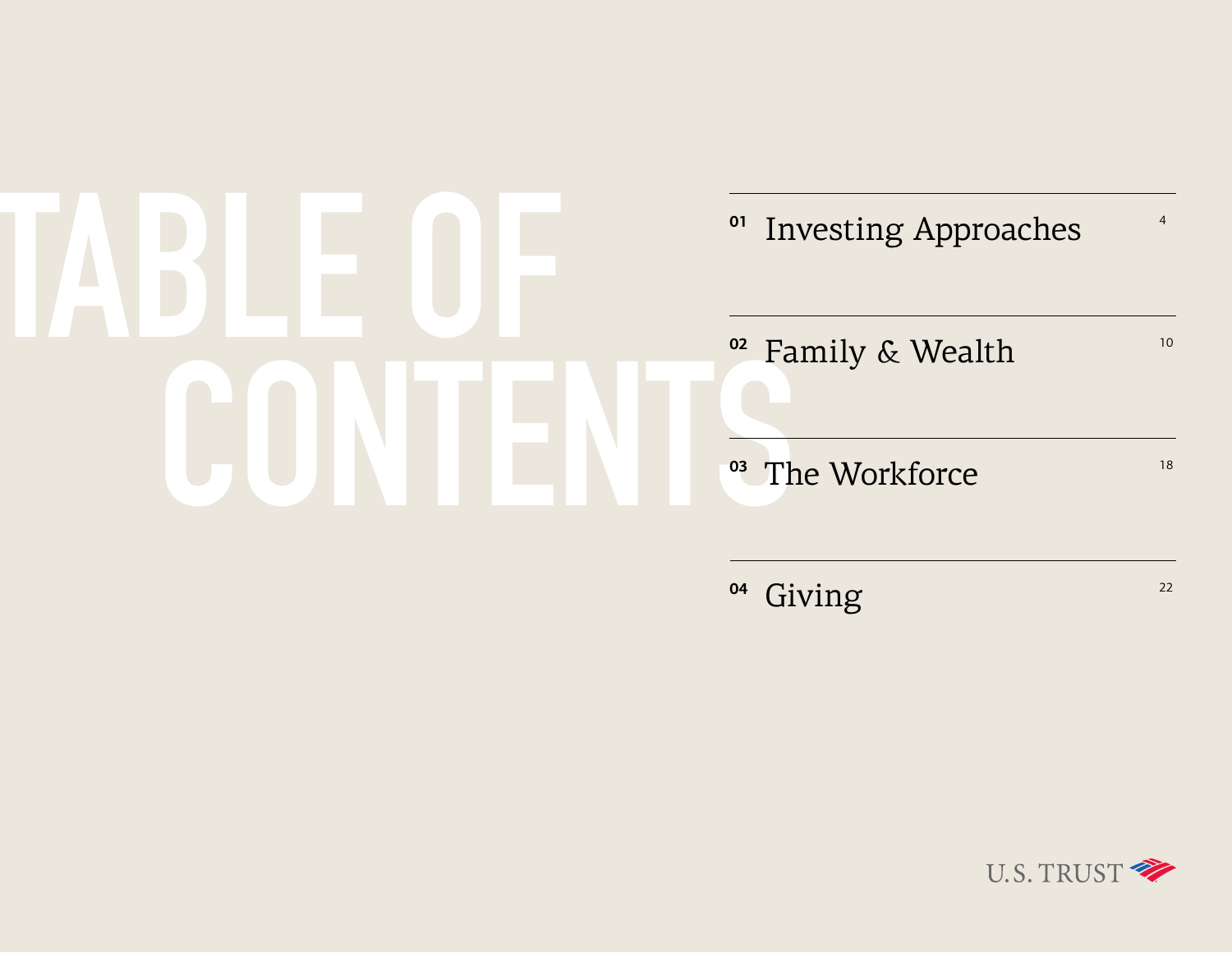# U.S. Trust Insights on Wealth and Worth ®

*Findings Overview*

*U.S. Trust Insights on Wealth and Worth®* is one of the most in-depth studies of its kind, exploring the attitudes, behaviors, goals and needs of high-net-worth and ultra-high-net-worth adults in the United States. U.S. Trust has been surveying the perspectives of wealthy individuals and families for over 20 years.

The 2017 survey, now in its seventh consecutive year, looks at traits shared by all wealthy Americans, and also puts a keen focus on the topic of generational parallels and divides.

Increasing longevity and other demographic shifts have led to more engagement among three, four and sometimes even five generations (including Generation Z, those under 21 who are emerging workers) within families and the workforce.

While many values—including philanthropic pursuits and views on family wealth and traditions—are shared among generations, there are also clear areas of divergence that can lead to conflict and tensions, particularly in the workplace.

Millennials are upending conventional approaches to investing, philanthropy and work. At the same time, Baby Boomers—the wealthiest American generation in history are set, over the next several decades, to transfer \$30 trillion in wealth to their children and grandchildren.<sup>1</sup>

But are they—and their heirs—prepared?

This survey focuses on four areas of specific interest to high-net-worth individuals of all generations: investing, family wealth, careers and giving.

Along with the issue of generational collide, the survey also explores how family dynamics are changing—particularly how women are steadily emerging as influential income earners, money managers and wealth contributors.

This glimpse into beliefs and behaviors regarding investing, family relationships, the workplace and charitable giving sheds a light on how the wealthy fit into the current landscape.

#### *Survey Respondent Profile*

In the 2017 *Insights on Wealth and Worth* survey, we surveyed 808 high-net-worth and ultra-highnet-worth individuals across the country, with at least \$3 million in investable assets, as follows:

- » *56% have between \$3M and \$4.9M*
- » *35% have between \$5M and \$9.9M*
- » *9% have \$10M or more (including a third of those with >\$25M)*
- » *Men represented 60% of our sample and women 40%*
- » *24% were business owners*

This year's study includes a focus on the experiences, perspectives and behavior of four distinct generations:

- » **MILLENNIALS** *Ages 21–36 (Born 1981–1996)*
- » **GENERATION X** *Ages 37–52 (Born 1965–1980)*
- » **BABY BOOMERS** *Ages 53–72 (Born 1946–1964)*
- » **SILENT GENERATION** *Ages 73+ (Born before 1946)*

Analysis of the quantitative data was augmented by qualitative insights. In-depth conversations were conducted with 40 survey participants who agreed to anonymously share their personal perspectives and experience.

Please see page 27 for more complete details on the survey methodology.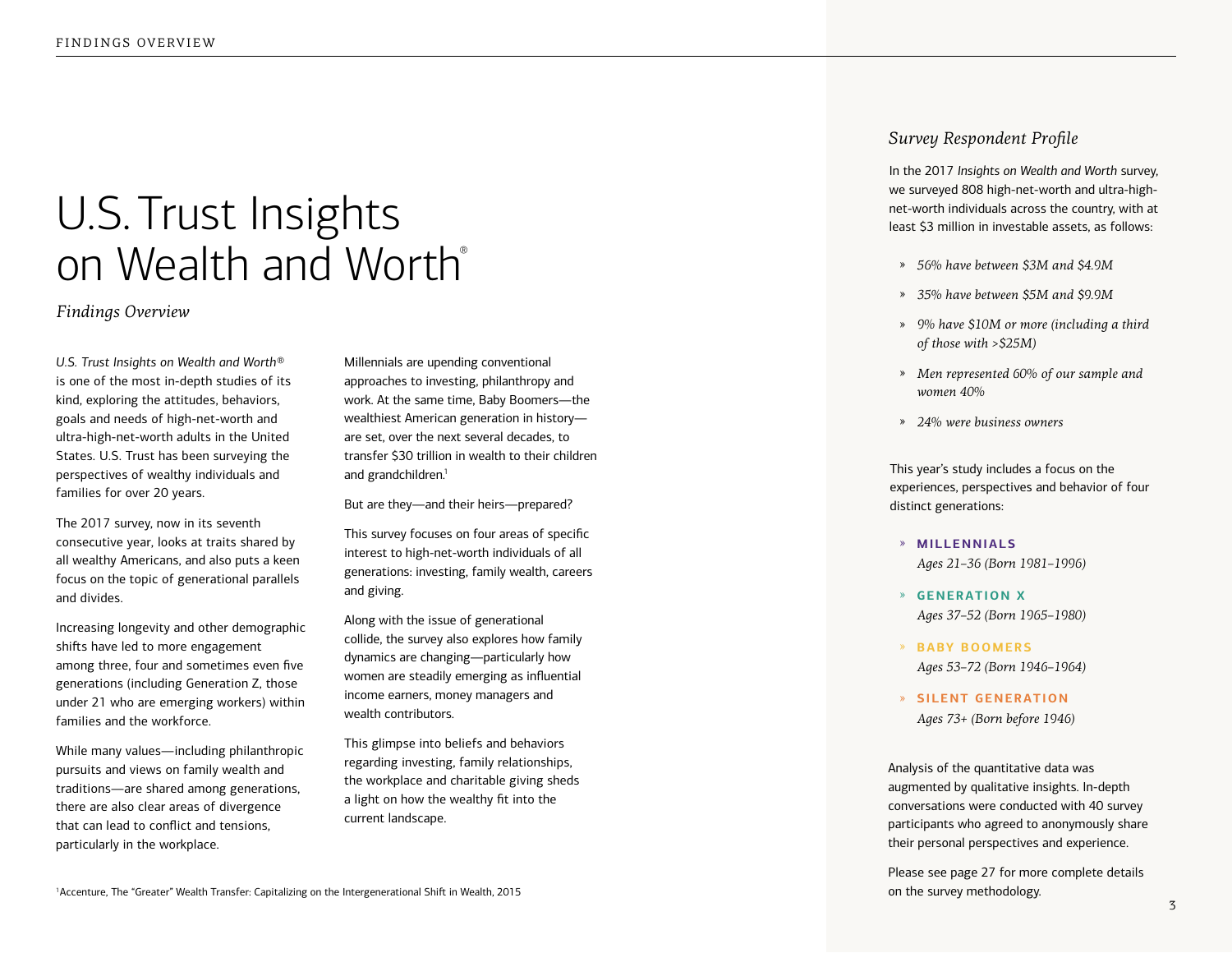**01**

# **INVESTING APPROACHES**

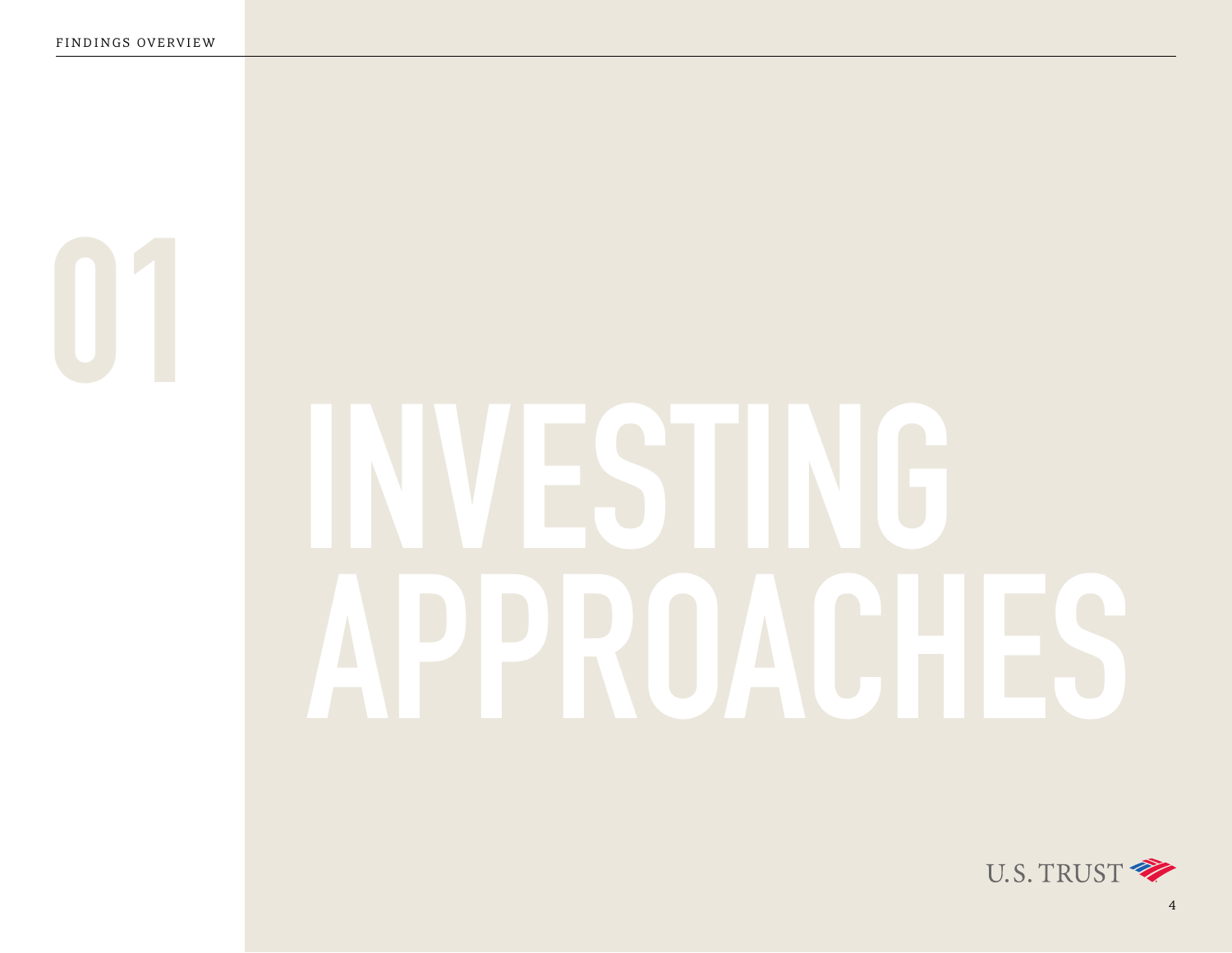**G** en X investors and Millennials are increasingly interested in funneling their cash into tangible assets, private equity, venture capital and fine art, while also considering how their investments can have a positive impact on the world.

Baby Boomers, on the other hand, are more likely to favor a traditional stock-bond-and-cash strategy, although use of and interest in impact investing is rising among all generations.

#### AVERAGE ASSET ALLOCATION

*All Respondents*



# A paradox of risk

Overall, high-net-worth investors are equally focused on growing and protecting their assets, although 61% say they would rather reduce the risk of losses in exchange for lower returns than achieve greater returns by investing in higher-risk assets.

Not surprisingly, Millennial and Gen X investors are far more likely to favor a higher-risk/ higher-return strategy. Seven out of 10 Millennials are also looking to generate income from their investments rather than seek long-term capital appreciation.

This may speak to a keener focus on shorter-term goals, such as buying a home, paying down debt or funding a start-up.

Almost 70% of Boomers prefer a lower-risk/lower-return approach to investing. Boomers and older investors are particularly interested in asset protection, lower risk, capital appreciation and tax minimization.

Interestingly, however, an average equity allocation of 56% seems to conflict with Boomers' overall lower-risk profile. It's possible

these older investors are taking on more risk to make up for missing out on past market gains.

Meanwhile, Millennials have only 41% of their portfolios allocated to stocks and bonds, while nearly four in 10 own private equity investments and tangible assets, such as commercial and investment real estate, and oil and gas properties.

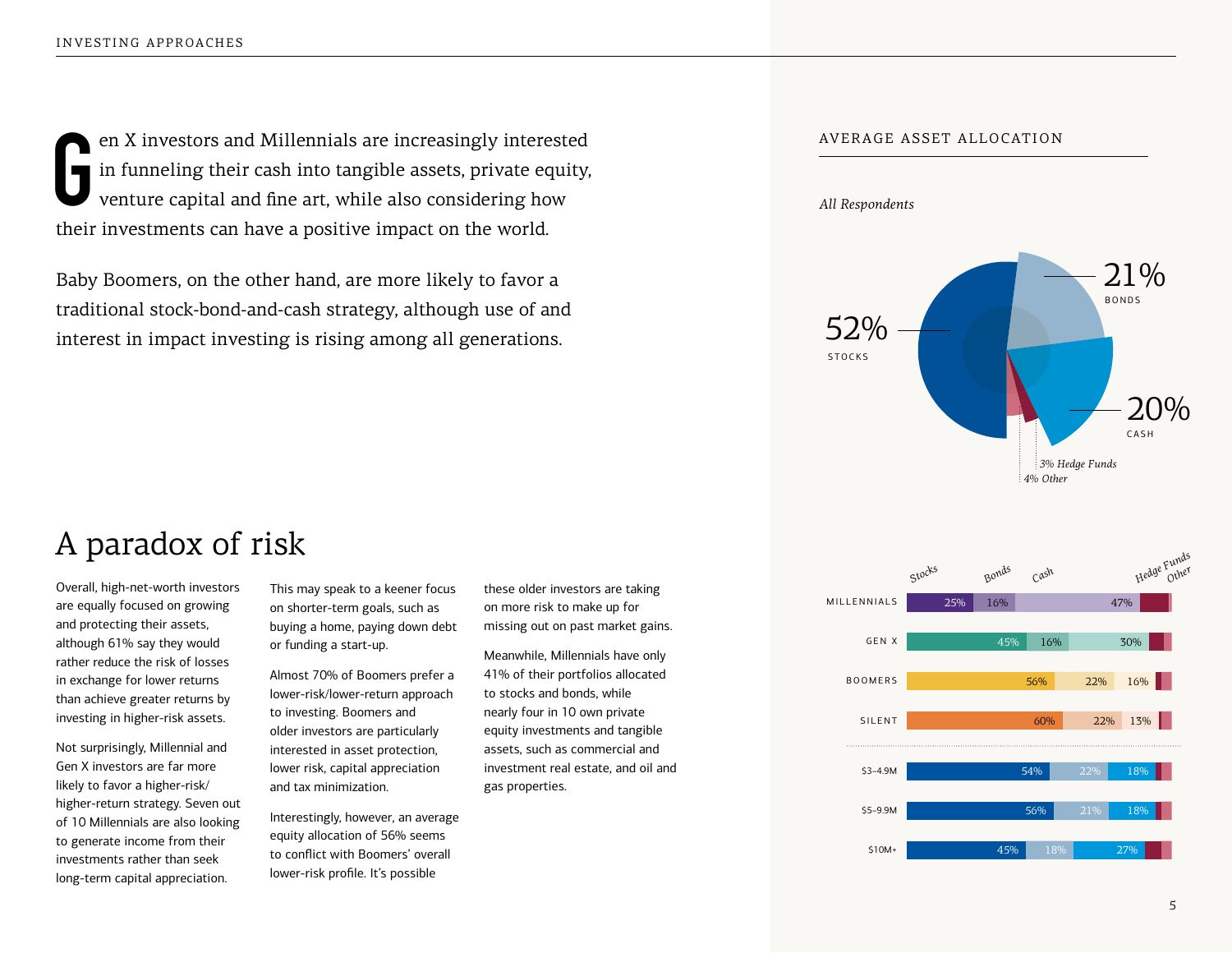# Keeping cash on hand

High-net-worth investors hold a substantial amount of cash; five in 10 have more than 10% of their portfolio in cash positions.

It's notable that nearly half of Millennials (48%) have more than 25% of their portfolios in cash. At first glance, it might appear they are more risk-averse than they should be, given their age and investment time horizons. But this cash on the sidelines is more likely an example of a quest for opportunistic acquisitions.

In fact, 54% of high-net-worth investors overall keep cash on hand because of the opportunity it affords; with business owners, that number rises to 60%. It's worth noting that, while Millennials may be looking to sink their cash into profitable opportunities, they are twice as likely as older investors to lack the time to do so.

The wealthier the investor, the more likely they are to hold a relatively sizable cash position.

#### PERCENT OF PORTFOLIO HELD IN CASH



*of Millennials have >25% in cash* 48%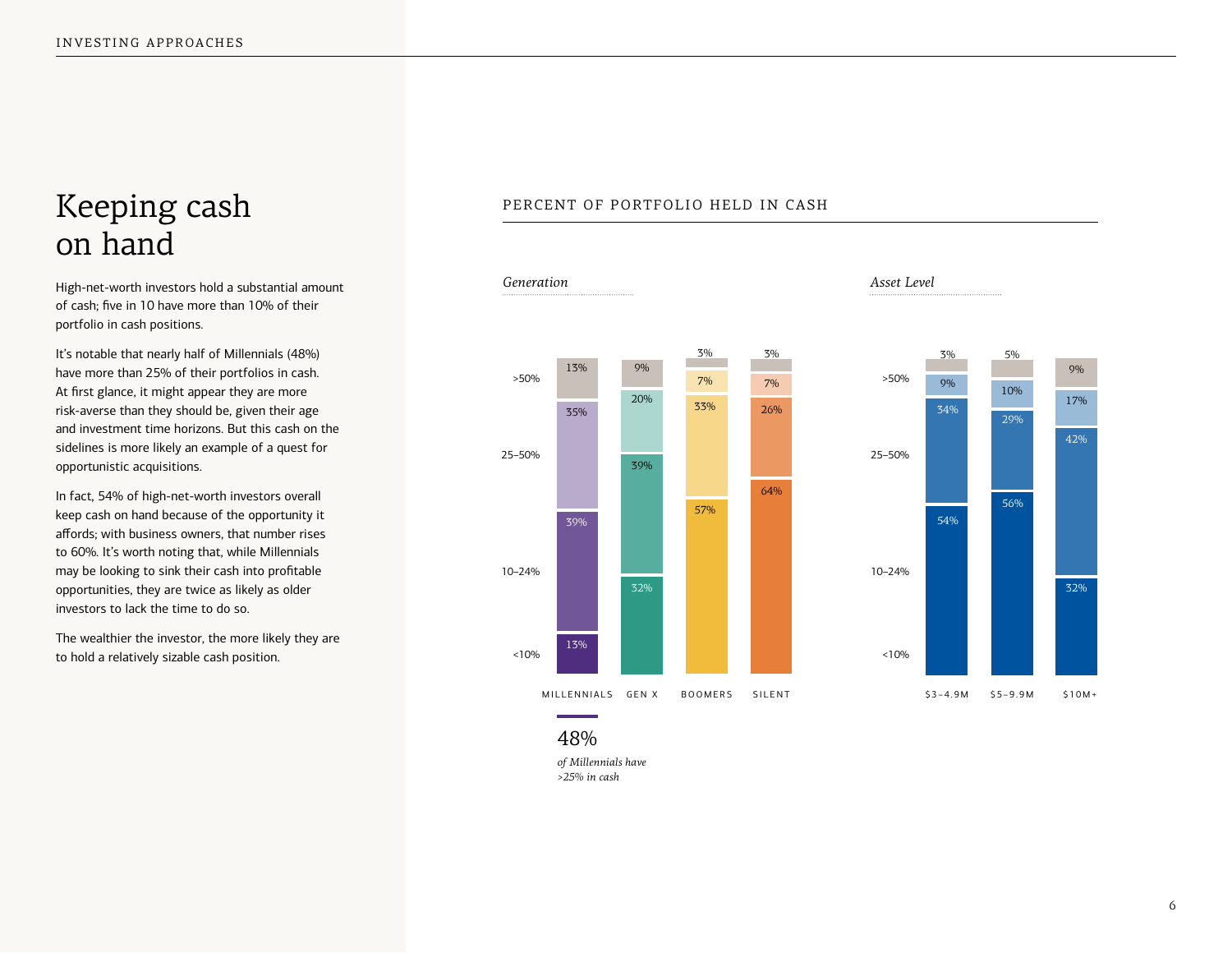# Owning tangible assets

Gen X investors and business owners are the most likely to hold tangible assets, such as commercial and investment real estate, timber, ranchland, and oil and gas properties, but the greatest interest in adding tangibles comes from Millennials, with 53% looking toward this strategy. Forty-four percent of Boomers own tangible assets, and 23% are interested in adding these assets to their portfolios.

Among business owners, more than half (54%) own tangible assets, and 34% are looking to add. Nearly half of business owners (47%) hold commercial real estate assets specifically, due in part to businessrelated ownership.

Diversification is the chief reason high-net-worth investors overall are interested in tangible assets, but 56% of Millennials are most focused on income these assets can generate.

Because Millennials are more likely than other generations to have inherited tangible assets, they also display a keener interest in passing these assets on as a family legacy to the next generation.

#### PERCENT WHO OWN OR ARE INTERESTED IN TANGIBLE ASSETS









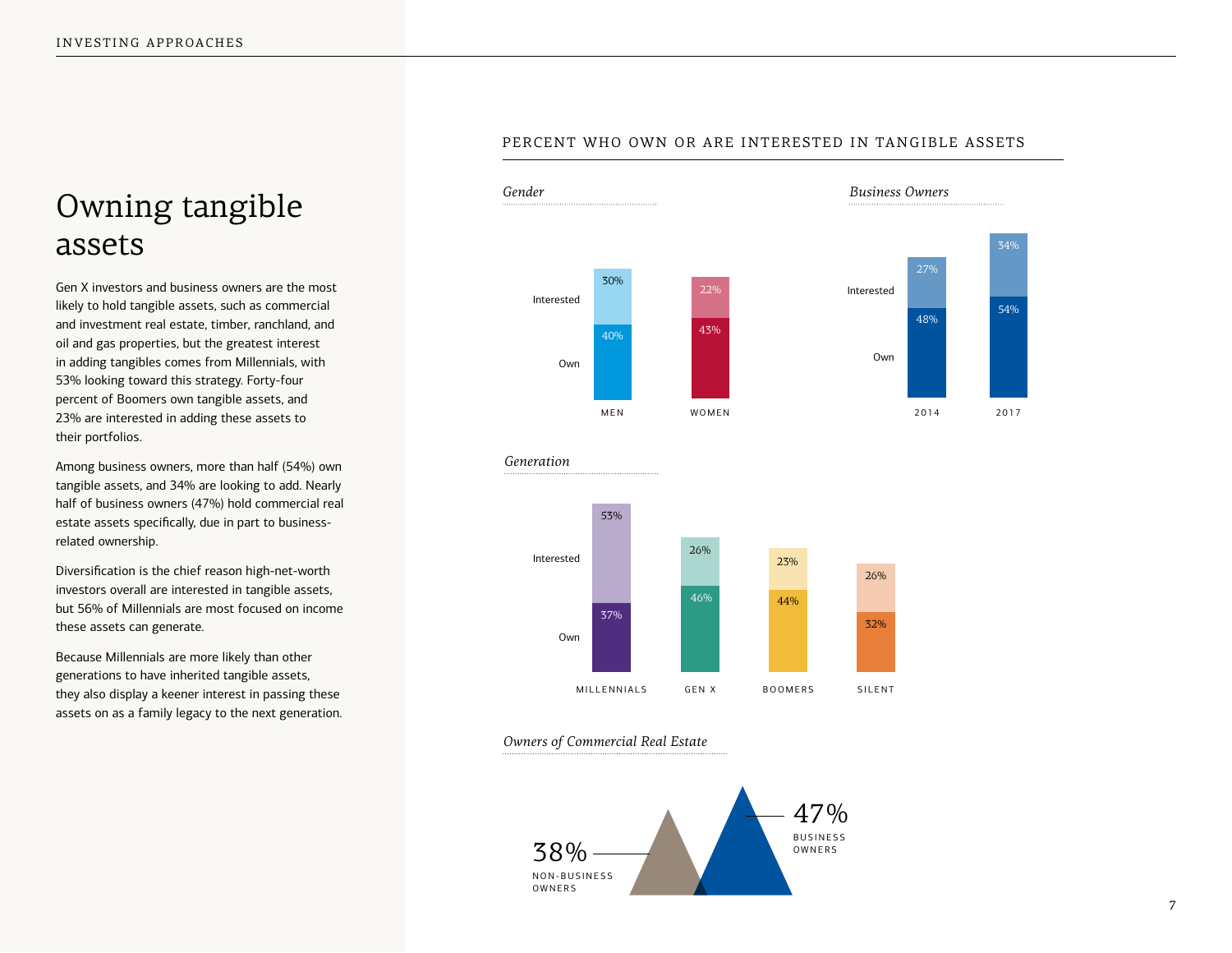# Making an impact

Overall, 45% of all high-net-worth investors either own impact investments or are interested in adding them to their portfolios.

Millennials show the greatest interest in investing for impact, at 52%, compared to Gen X at 37% and Boomers at 29%.

While women still outpace men in impact investing, interest among men has risen 16% since 2015, now sitting at 31% compared to 34% for women.

More than half (55%) of high-net-worth investors say they invest based on impact because it's the right thing to do. Fifty-two percent also think corporations must be held accountable for their actions, and four in 10 believe companies with a positive impact also enjoy a better financial performance.

*Generation* Interested Own GEN X 2015 23% 11% 2017 37% 17% BOOMERS 2015 17% 7% 2017 29% 10% SILENT 2015 13% 8% 2017 24% 10% MILLENNIALS 2017 52% 28% 2015 43% 17% Interested Own WOMEN 2017 34% 18% 2015 31% 9% MEN 2015 16% 10% 2017 31% 10% 10% 2015 22% 2017 32% 13%

\$5–9.9M

2017

14%

26%

2015

11%

23%

*Gender*

*Impact investments, as defined by the Global Impact Investing Network, are those "made into companies, organizations, and funds with the intention to generate social and environmental impact alongside a financial return."*

#### PERCENT WHO OWN OR ARE INTERESTED IN IMPACT INVESTMENTS



*Asset Level*

*All Respondents*





2017

16%

30%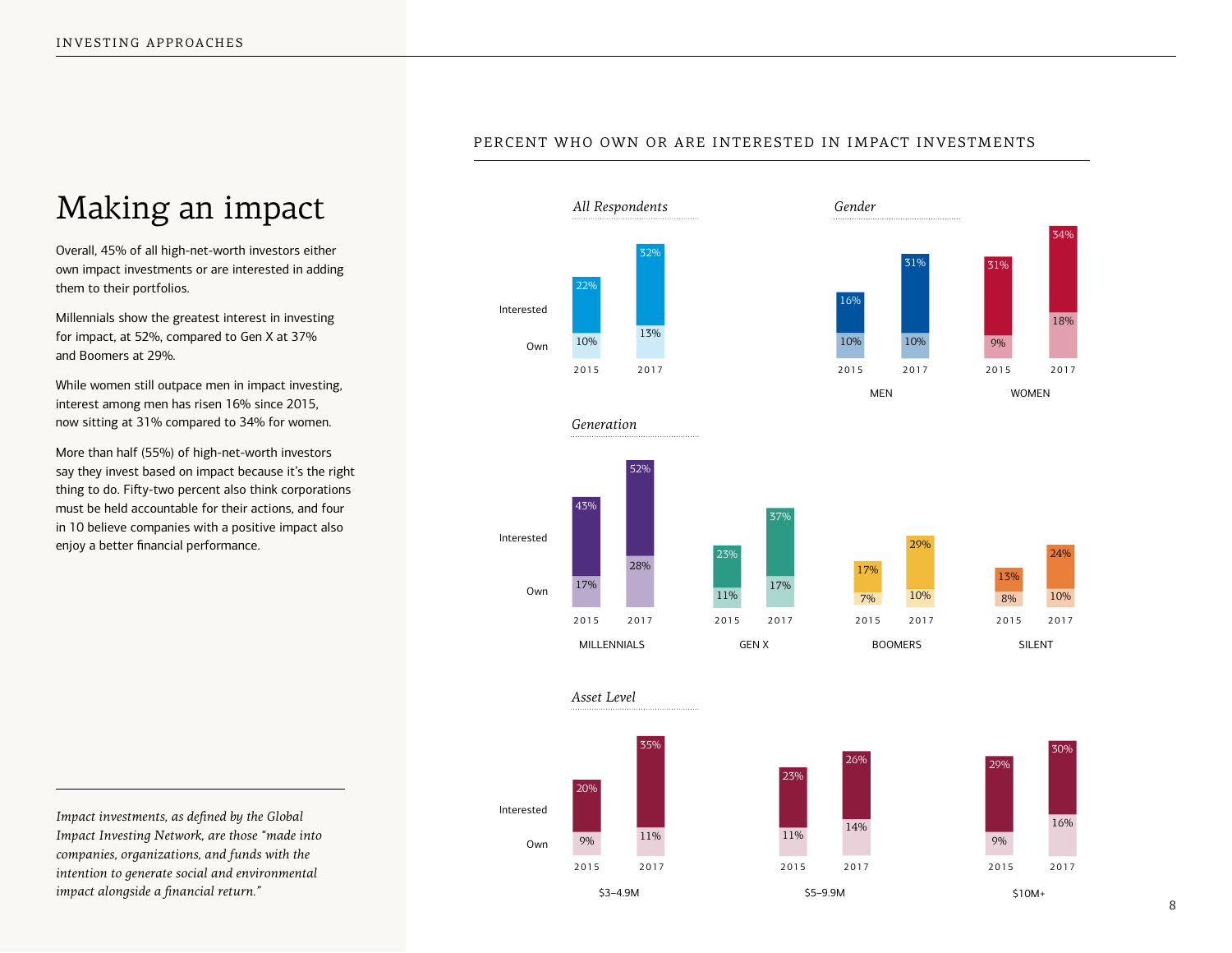Overall, the number of high-net-worth investors who have reviewed their portfolio assets based on societal, environmental, social or governance impact increased to 34%, up from 23% in 2015. Again, Millennials were the most likely to have conducted a portfolio review based on impact.

Despite the growing interest in impact investing from high-net-worth investors overall and Millennials in particular, only 18% of survey respondents said they discuss these investments with their financial advisor. Still, this number is an 11% bump over last year. Millennials are the most likely to talk to their advisors about this strategy; close to one-third of them have had this discussion.

In one clear example of generational divide, 32% of Gen X investors and 51% of Millennials say they disagree with their parents and other older family members about the importance of impact investing.

Still, among all high-net-worth individuals, 28% agree that their children or other younger family members have made them more likely to add impact investments to their portfolio. That number jumps to 60% for those whose children are younger than 25.

#### PERCENT WHO HAVE REVIEWED INVESTMENT PORTFOLIO FOR IMPACT2



**"WOMEN ARE STILL LEADING THE CHARGE IN IMPACT INVESTING, ALTHOUGH MEN CONTINUE TO SHOW INCREASED INTEREST. ALL GENERATIONS OF INVESTORS—NOT JUST MILLENNIALS—ARE IN TUNE WITH CORPORATE AMERICA'S EFFECT ON SOCIETY AND THE ENVIRONMENT."**

#### **JACKIE VANDERBRUG**

MANAGING DIRECTOR, CO-CHAIR IMPACT INVESTING COUNSEL, U.S. TRUST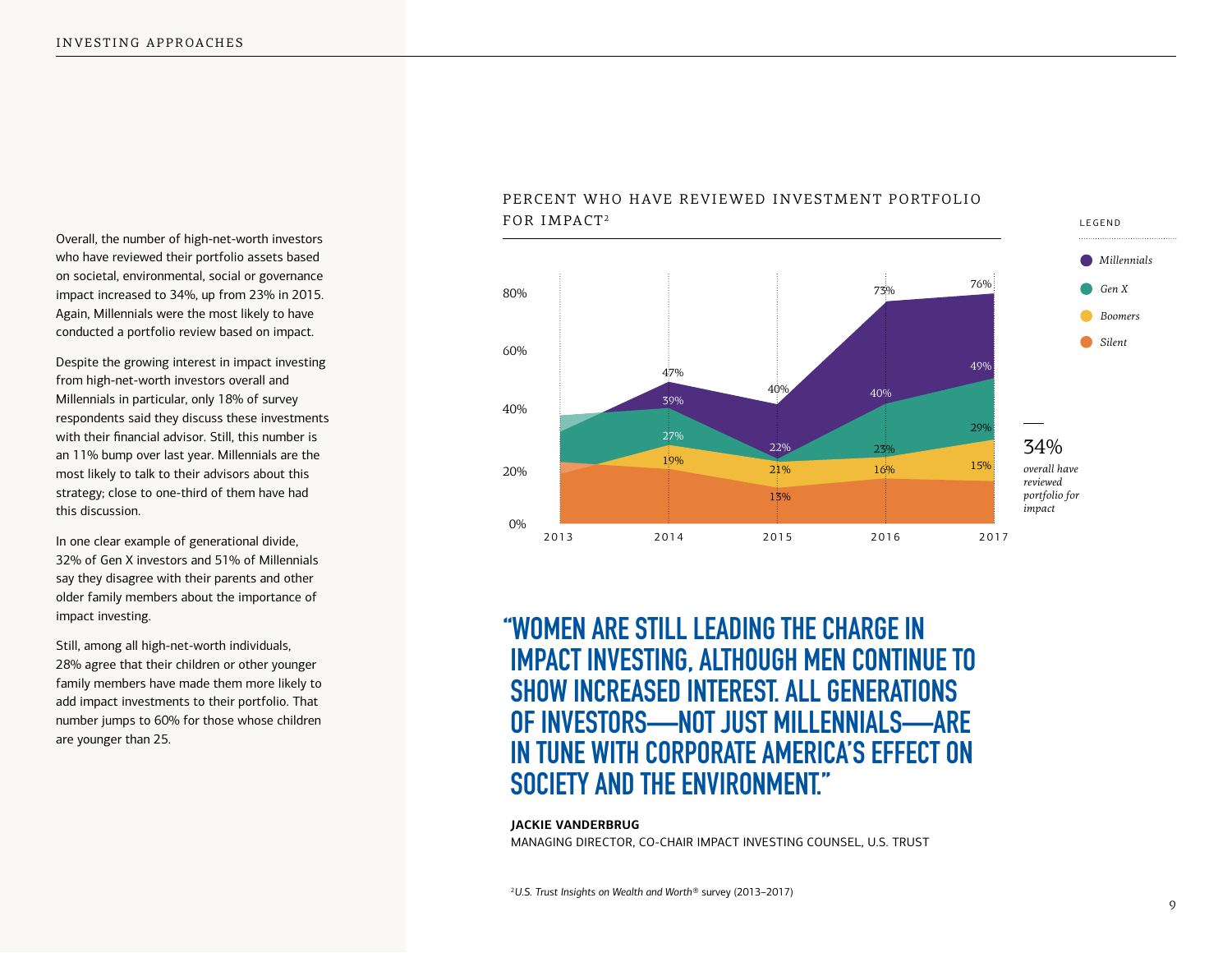# **FAMILY & WEALTH**

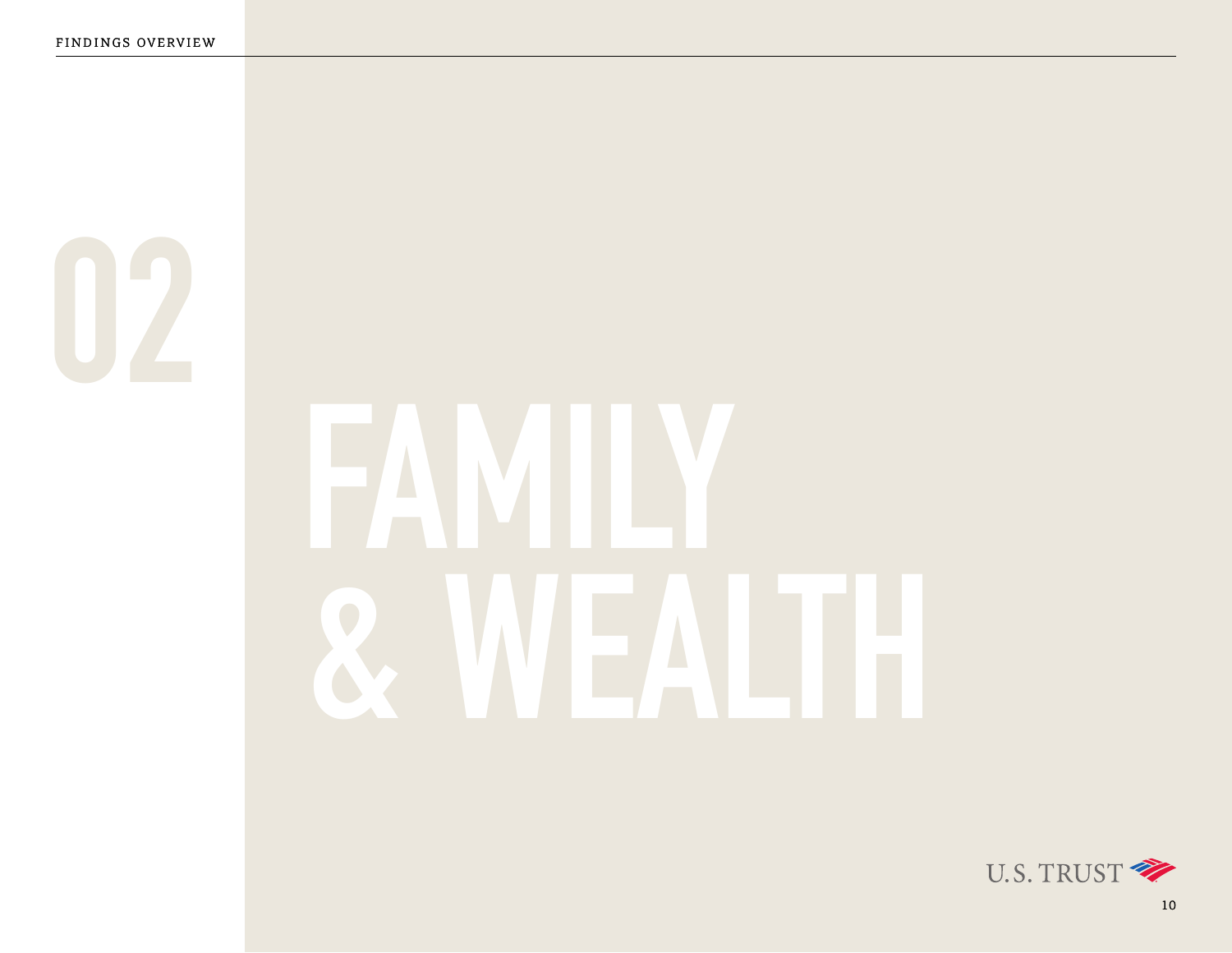**F** amily dynamics have seen a seismic shift from the time that Baby Boomers, and even Gen X-ers and older Millennials, were growing up.

For Boomers, nuclear families and two-parent households were the overwhelming norm; today, single-parent households and blended-family situations are increasingly common.

On the other hand, multigenerational living, which was common in past generations, is also more of a standard today, as adult Millennial children move home for various reasons, including financial.

Today, two in five Millennials are living in a multigenerational household or with another adult family member, and one in four is living with their parents.

# **"FAMILIES CAN BE ENRICHED, RATHER THAN DIVIDED, BY GENERATIONAL DIFFERENCES."**

**CHRIS HEILMANN** VICE CHAIRMAN, U.S. TRUST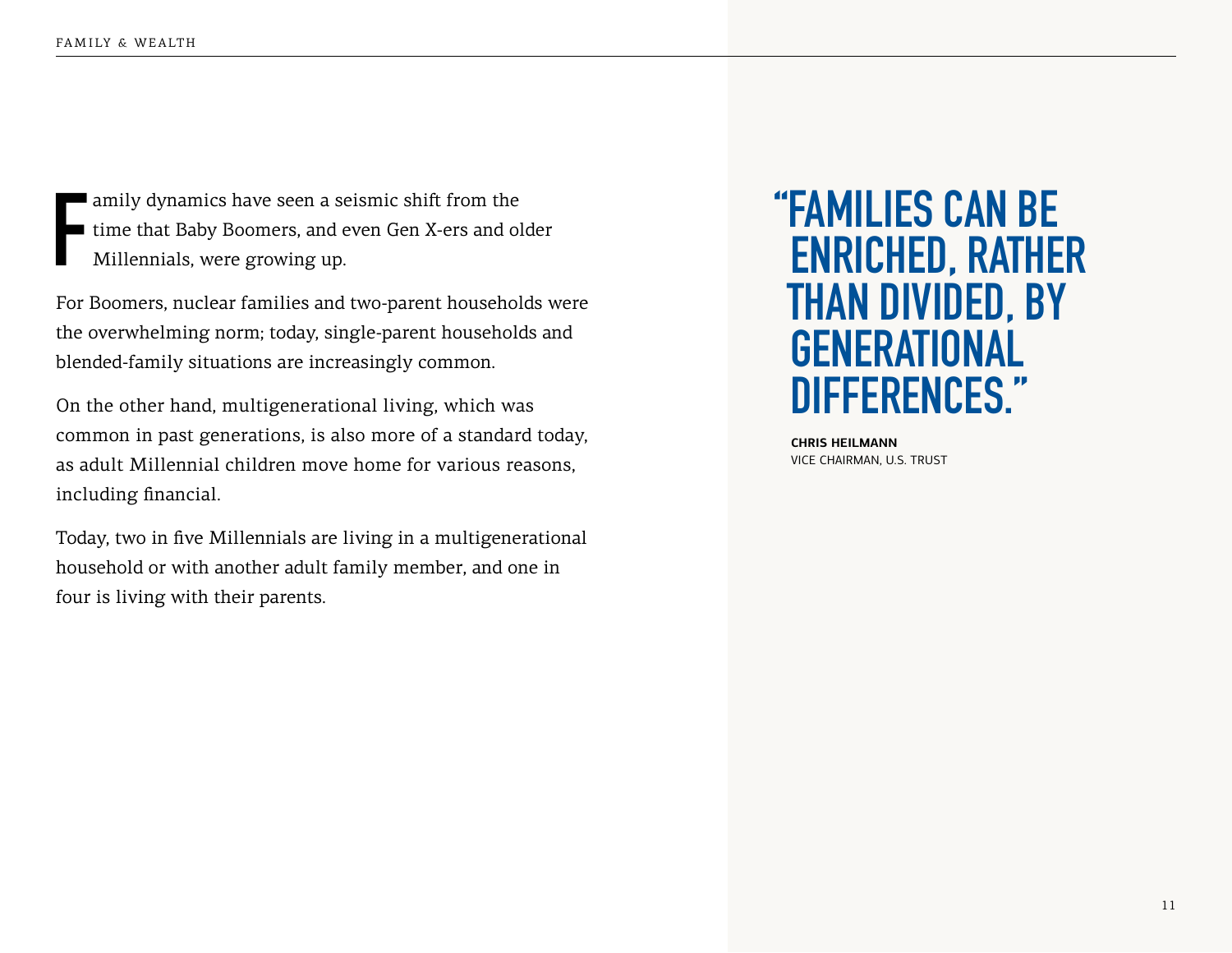# Shifting responsibilities and family preparedness

Today's women have more choices—and responsibilities—than ever, as they become increasingly financially empowered and their presence in the workplace continues to grow.

Today, 62% of mothers in homes with children under the age of 25 work full-time jobs. Of our survey respondents overall, only 28% of their mothers worked full-time when they were growing up, including 47% of Gen X-ers and 50% of Millennials.

Working outside of the home still holds challenges for today's moms: six in 10 wealthy working moms say having children makes career advancement more difficult, and that motherhood has caused them to sacrifice work goals.

Women tend to make more career concessions than men because of parenthood, either putting off the pursuit of their careers to have children or quitting their jobs once they become mothers.

However, 67% also say working outside of the home has helped make them a better parent.

Sixty-nine percent of high-net-worth Millennials feel two incomes are necessary, while 61% of Gen X-ers and 51% of Boomers agree.

Women are also gaining ground as household breadwinners. The majority of respondents grew up in homes where only one parent worked (76%) and the father was the primary income earner (86%). Today, 39% of households include women who are equal or primary income earners.

Women are additionally becoming an integral part of family wealth planning. Over half of all women now enter a relationship with at least equal, if not greater, financial assets than their partner. Women are also increasingly sharing in decision making about household finances and investments.

While 23% of women enter the relationship with greater financial assets than their male partner, and 39% have a higher or equal income, men still dominate as the investment and household finance decision makers.





Person Who Is the Dominant **Investment** Decision Maker *Among Those Married/in a Partnership*



Person Who Is the Dominant Household **Financial** Decision Maker *Among Those Married/in a Partnership*

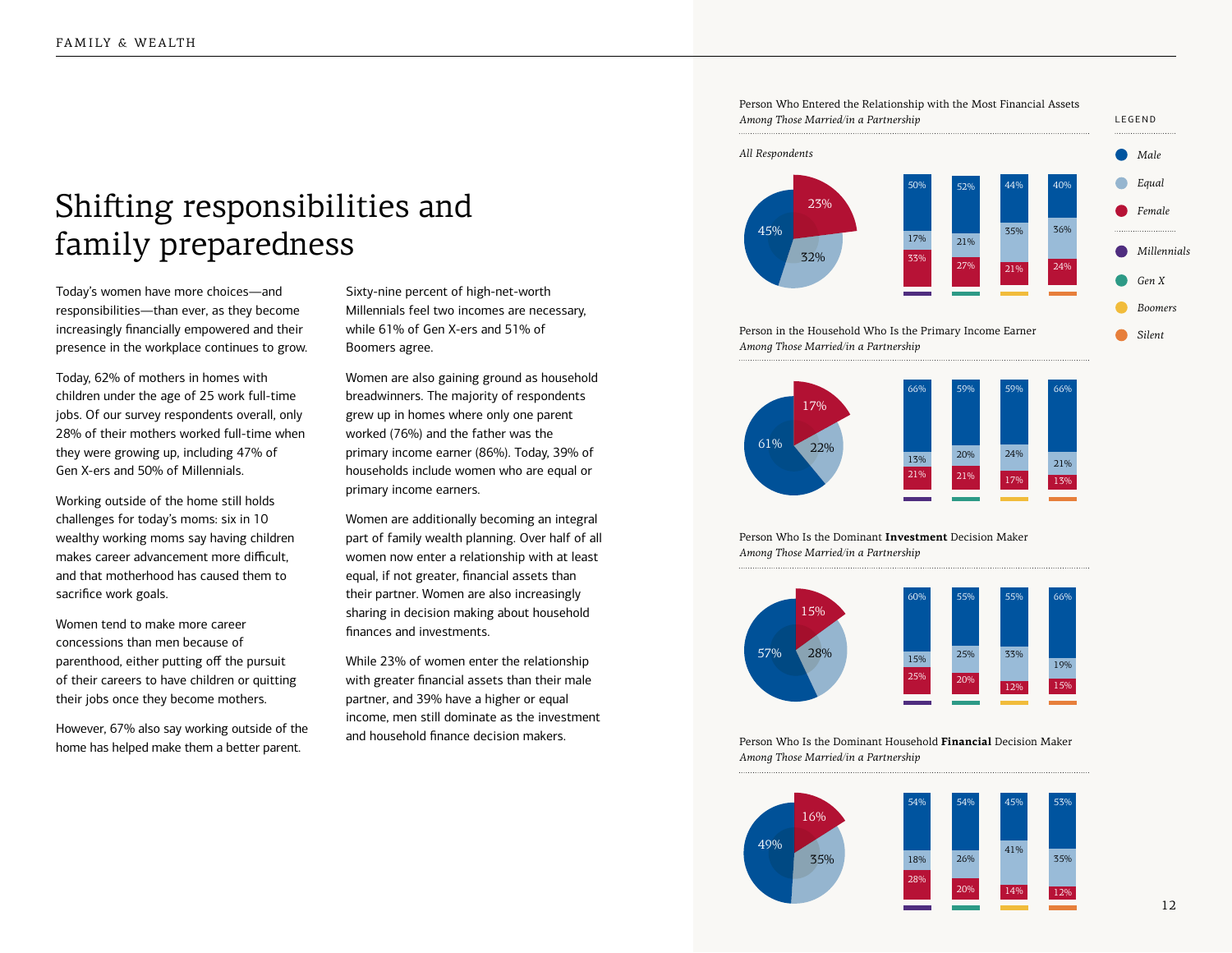Moms still have the leading role as household caregiver, with 58% of mothers with young children taking on the majority of parenting duties.

But wealthy Millennial dads are increasingly taking on this role, with 23% acting as primary caregiver for the children of the household. Furthermore, joint parenting has nearly doubled, from 16% among older parents with grown children, to 30% among younger parents whose children are under the age of 25.

Overall in high-net-worth households, women are also the primary caregivers for aging parents (48%). However, across all generations, at least one-third of households share the responsibility for aging parents, including four in 10 Baby Boomer and Gen X households, which are most likely to be currently facing this issue.

The fact that Boomers and Gen X-ers are increasingly facing the prospect of caring for aging and sick parents does not mean they are ready for this responsibility; only about half of high-networth individuals overall feel well prepared for the expenses involved.

Members of Gen X, who make up the largest part of the "sandwich generation"—those who are caring for both aging parents and young children feel the least prepared to manage this life stage.

#### PERSON IN HOUSEHOLD WHO IS PRIMARY CAREGIVER TO CHILDREN Among Parents Who Are Married/In Partnership With Children **Younger** Than Age 25



#### Among Parents Who Are Married/In Partnership With Children **Older** Than Age 25 *When children were young*



#### PERCENT WHO ARE NOT VERY PREPARED FOR THE FINANCIAL IMPLICATIONS OF FAMILY CRISES OR NEEDS

| Divorce or end of a<br>long-term relationship                            | $77\%$ | Time and resources to<br>provide care and attention<br>for aging parents | 64% | Long-term care expenses<br>for self and spouse         | 54% |
|--------------------------------------------------------------------------|--------|--------------------------------------------------------------------------|-----|--------------------------------------------------------|-----|
| Unexpected debilitating or<br>degenerative health issue<br>in the family | 70%    | Financial support needed<br>by aging parents                             | 63% | Untimely death of a<br>primary family income<br>earner | 47% |
| Long-term care expenses<br>for aging parents                             |        |                                                                          |     |                                                        |     |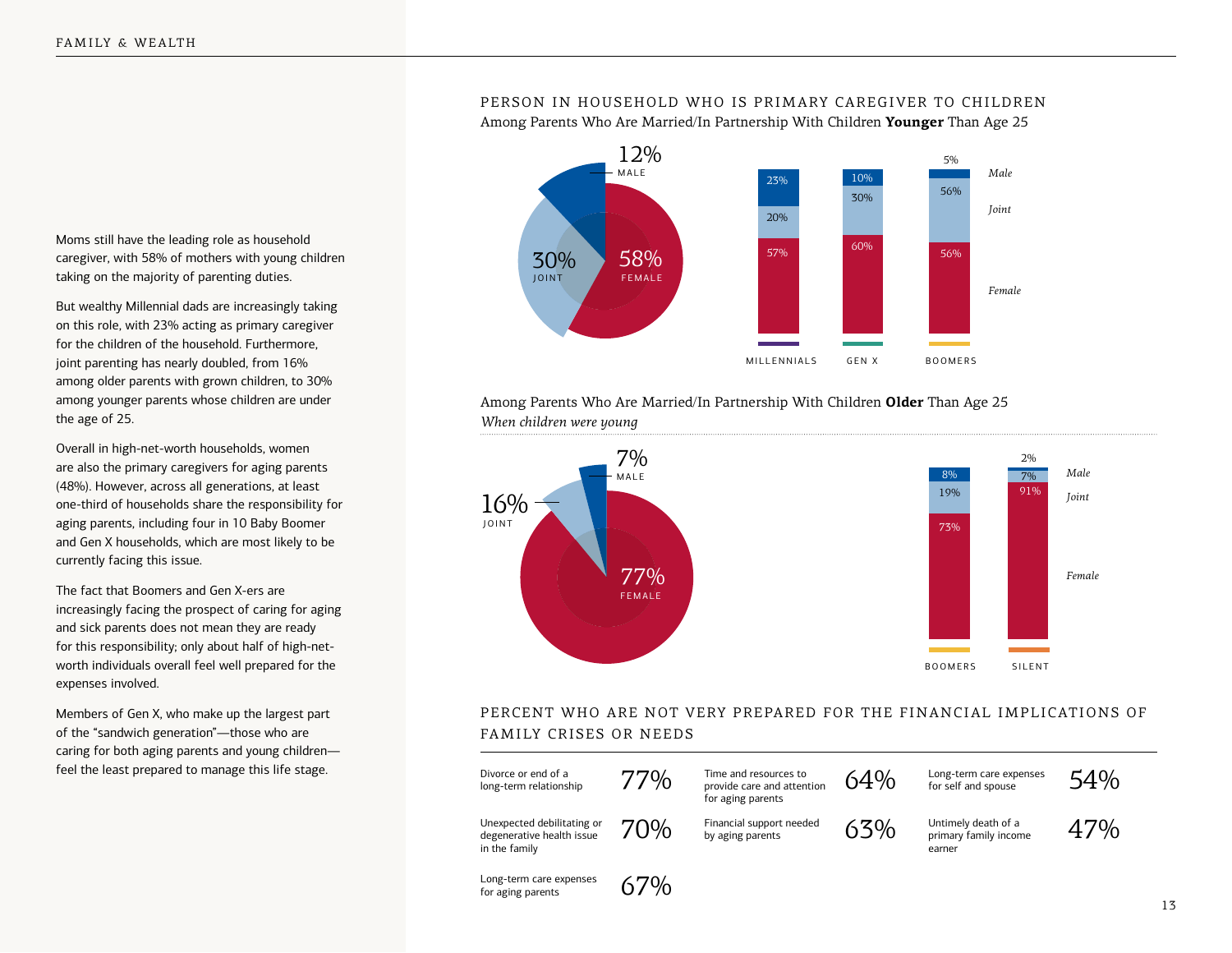## The great wealth transfer

Over the next several decades, approximately \$30 trillion in wealth is expected to pass on from Boomers (the wealthiest U.S. generation) to their children and grandchildren.

Therefore, the topic of multigenerational wealth management and transfer is a crucial one, with nearly two-thirds of high-net-worth investors overall considering it an important goal to leave a financial inheritance to the next generation.

But this doesn't mean families feel well prepared. In fact, only 42% of parents surveyed feel very confident that their children have the capacity to manage money responsibly. At the same time, only 37% of adult children feel very confident that their parents have the capacity to responsibly manage the family's money.

Eighty-two percent of families are not talking to their advisor to facilitate family discussions on the use of family wealth, although those who do have these conversations tend to have a clearer and stronger strategy.

#### PERCENT CONFIDENT IN FAMILY MEMBERS' CAPACITY TO RESPONSIBLY HANDLE FAMILY MONEY



*Parents Who Aren't Very Confident in Children*



#### *Children Who Aren't Very Confident in Parents*

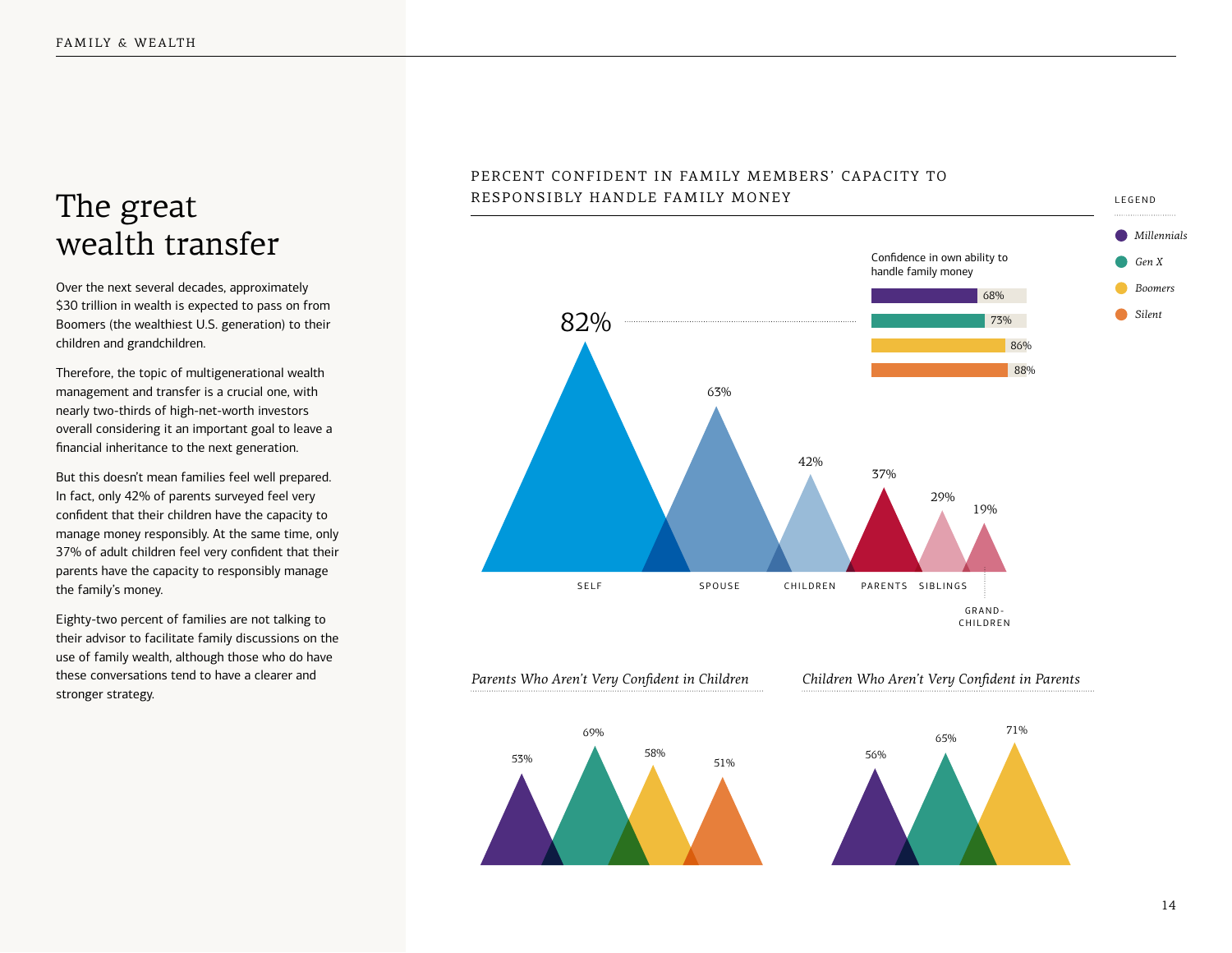Even though Boomers are leading the great wealth transfer, only 57% of them consider leaving money to their children to be an important goal, while 82% of Millennials want to leave an inheritance for the next generation. This may be because Millennials are far more likely than other generations to attribute a portion of their wealth to receipt of an inheritance.

Millennials also have a greater optimism than older generations that they will surpass their parents in wealth and that, in turn, their children will surpass them. Meanwhile, half of Baby Boomers and close to six in 10 Silent Generation members are at least somewhat optimistic that their children will be more financially successful than they are.

#### PERCENT WHO AGREE AMONG ALL

*"I am or will be more financially successful than my parents."*



#### PERCENT WHO AGREE AMONG PARENTS

*"My children are or will be more financially successful than I am."*

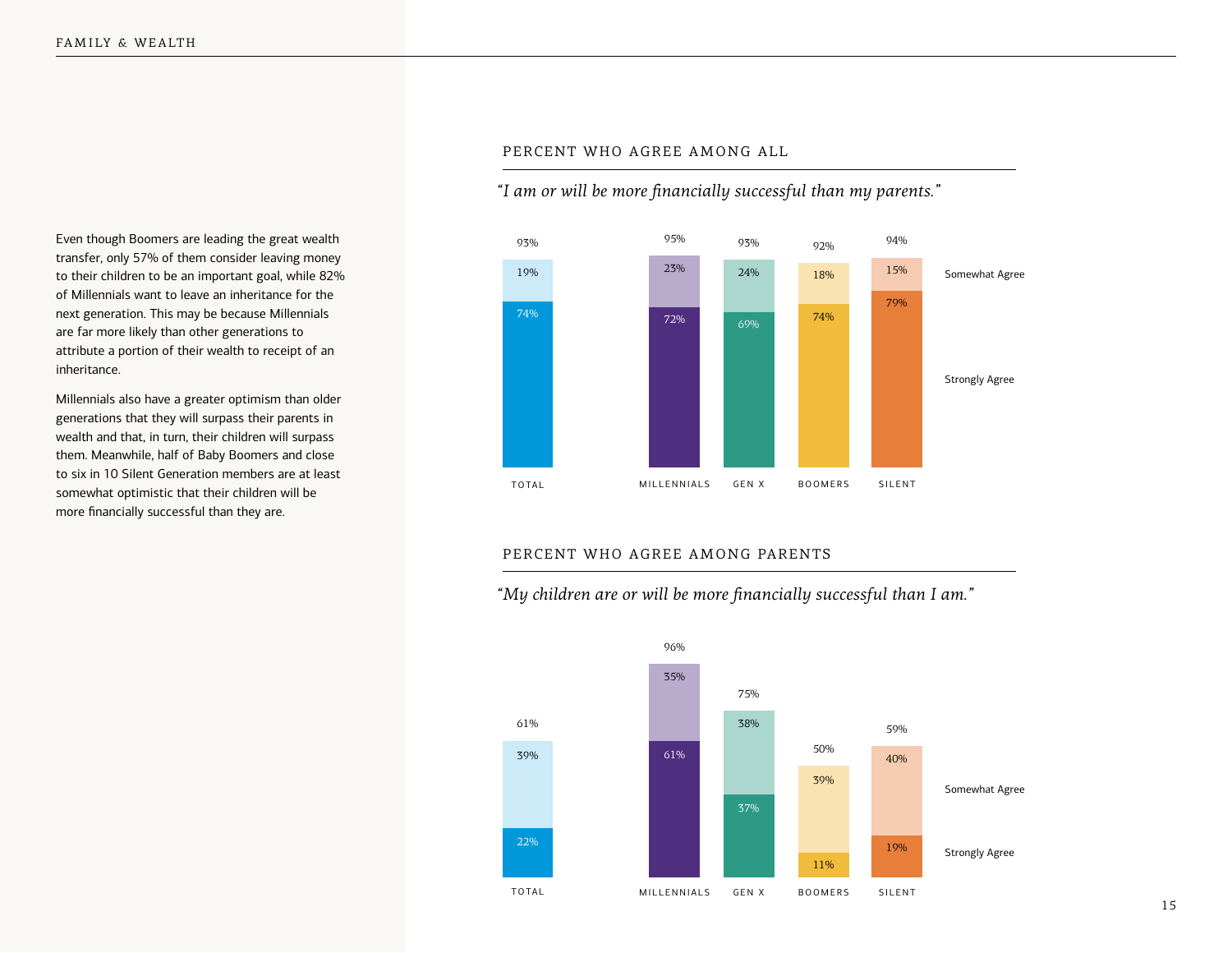## Art collecting in the family

Art collecting can be of great value to many high-net-worth families, but not necessarily as an investment asset. The top reason for collecting art is its aesthetic value, with Boomers being the most likely to collect art based on enjoyment.

One in five high-net-worth individuals currently collects art, and another 16% are interested in starting a collection. Women, Millennials, Gen X individuals and business owners are the most likely to be art collectors, but the greatest interest overall comes from Millennials—and close to one-quarter of them expect to inherit a piece of art.

Women, meanwhile, are twice as likely as men to be the beneficiaries of an art inheritance.

Those who inherit art rather than purchase it are more likely to consider it part of their overall wealth strategy. But among high-net-worth investors overall, 71% have not integrated their art into their wealth planning and management.

Those who do use art as part of a wealth strategy are most likely to consider it as part of their philanthropic approach (18%) or as a means to access capital by borrowing against it (12%) and as a way to minimize estate or capital gains taxes.

While younger investors are also most inclined to collect art for its own sake, they are also more likely than older investors to have other reasons. For instance, 38% of Millennials and 28% of Gen X collectors enjoy the feeling of being part of an artistic community.

Younger collectors are also more likely to see art as a money-making asset or safe haven from volatile financial markets. About one in four Millennials and nearly as many Gen X collectors see art as an asset they can sell for a quick profit.

Overall, eight in 10 art collectors plan to pass art on to family heirs, and four in 10 agree appreciation for art is a family tradition.

## **"A GROWING NUMBER OF COLLECTORS VIEW THEIR ART AS A MEANS TO UNLOCK CAPITAL WITHIN A LARGER WEALTH STRATEGY—BUYING BOTH WITH AN EYE FOR AESTHETICS AND INVESTMENT."**

**EVAN BEARD** NATIONAL ART SERVICES EXECUTIVE, U.S. TRUST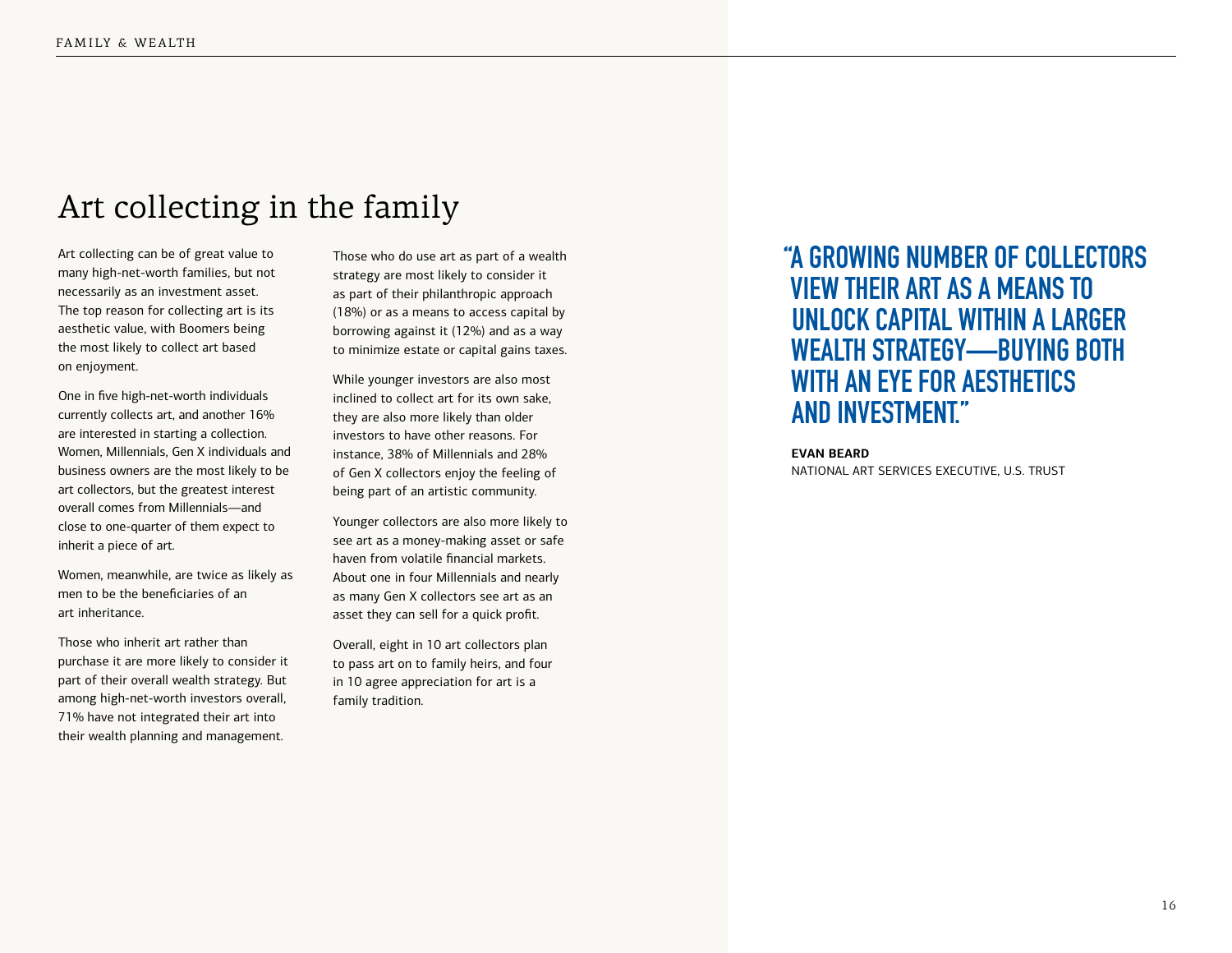#### TOP REASONS FOR COLLECTING FINE ART



#### OTHER MOTIVATIONS FOR COLLECTING ART



LEGEND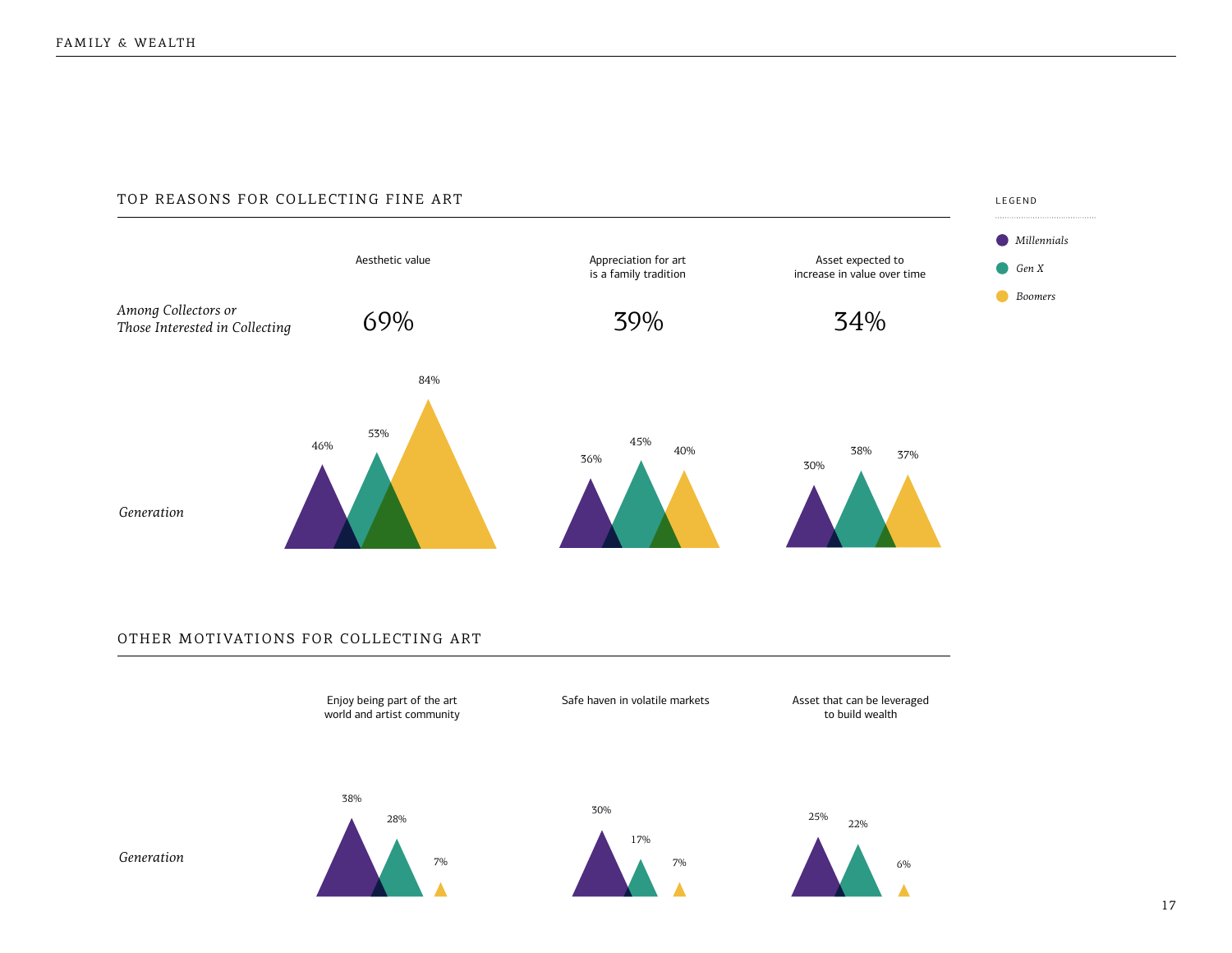# **WORKFORCE**

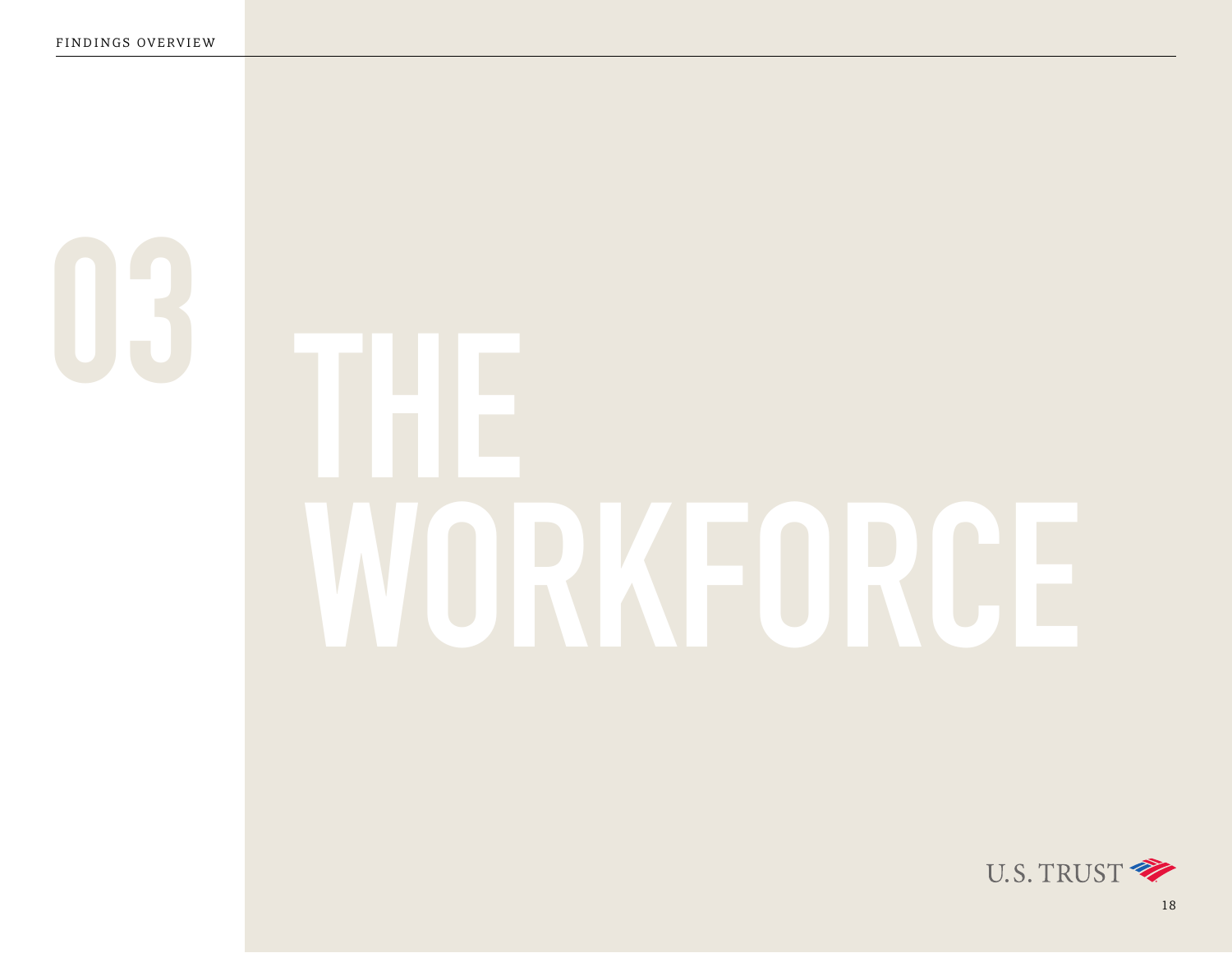**T** here may be nowhere else that generational collide is more apparent than in the workplace today. With longevity increasing and more people either choosing or needing to delay retirement, there are now three, four and even five generations who are working side by side.

Nearly half of workers surveyed (47%) say they work with three or more generations on a daily basis. One in 10 works with four or more generations, which may include the emerging Generation Z (21 and under). At the same time, individuals are more likely to work with members of their own generation.



#### PERCENT WHO WORK WITH 4+ GENERATIONS

PERCENT WHO WORK WITH 3+ GENERATIONS



#### PERCENT WORKING WITH PEOPLE OF THE SAME OR DIFFERENT GENERATIONS

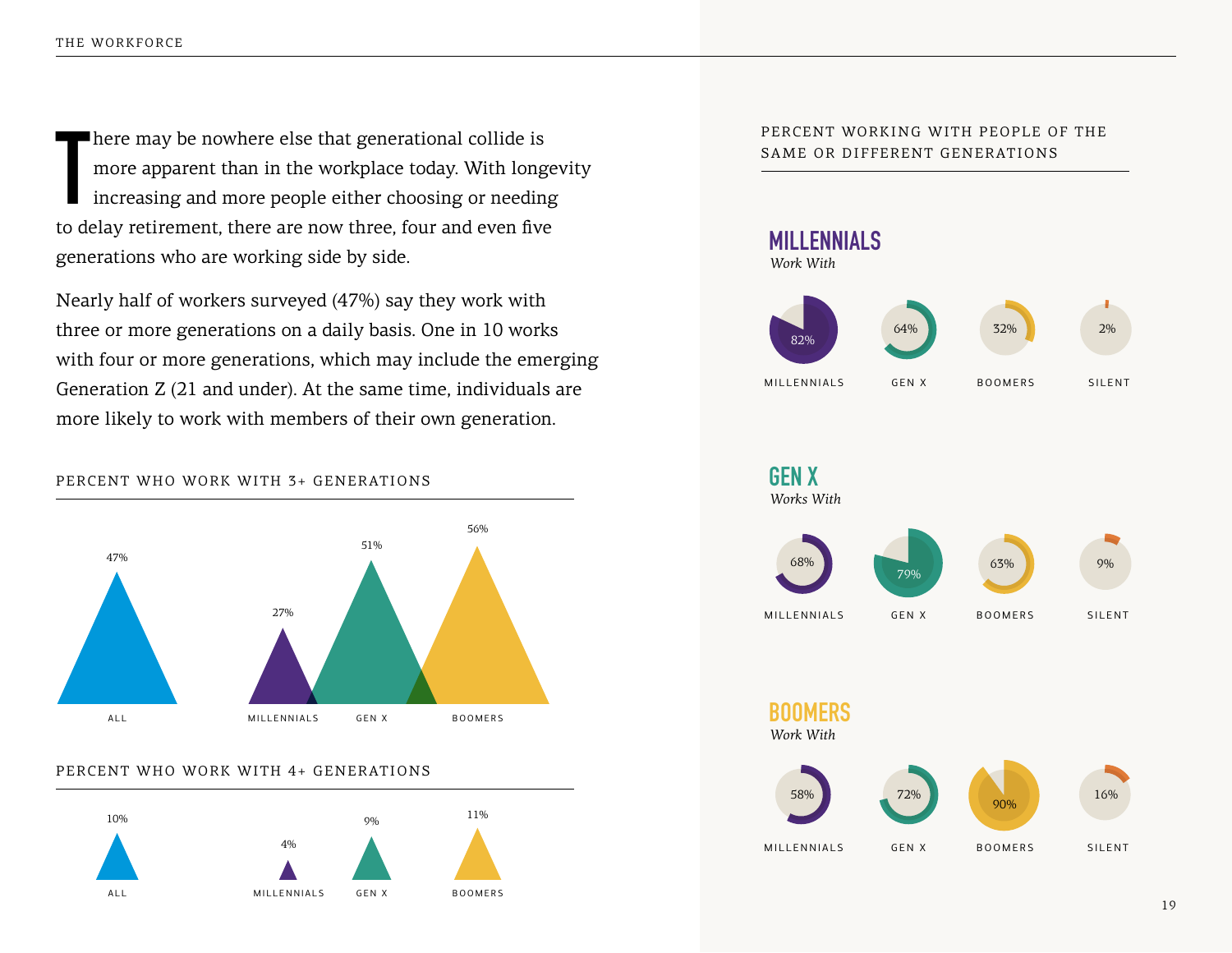# Rising tensions

Nine of 10 business owners and executives consider these diverse generational perspectives in the workplace to be valuable to a business.

On the other hand, close to half (47%) of workers say they are in competition for the same job with people a generation older or younger, and 52% of Millennials say they are hindered in their career advancement because older people are staying employed longer.

**"MY GENERATION IS THE FIRST WITH TWO WAGE EARNERS AS THE STANDARD. WE'RE FAR MORE MOBILE EMPLOYMENT AND OUR RETIREMENT IS UP TO US, INSTEAD OF UP TO ONE COMPANY'S POLICIES."** 

**RICHARD,** GEN X RESPONDENT

#### PERCENT WHO AGREE AMONG ALL CURRENTLY WORKING



*"I can't advance in my career because older people stay in jobs longer than they should."*

52%

24%

ALL MILLENNIALS GEN X BOOMERS

32%

10%





69%

53%

35%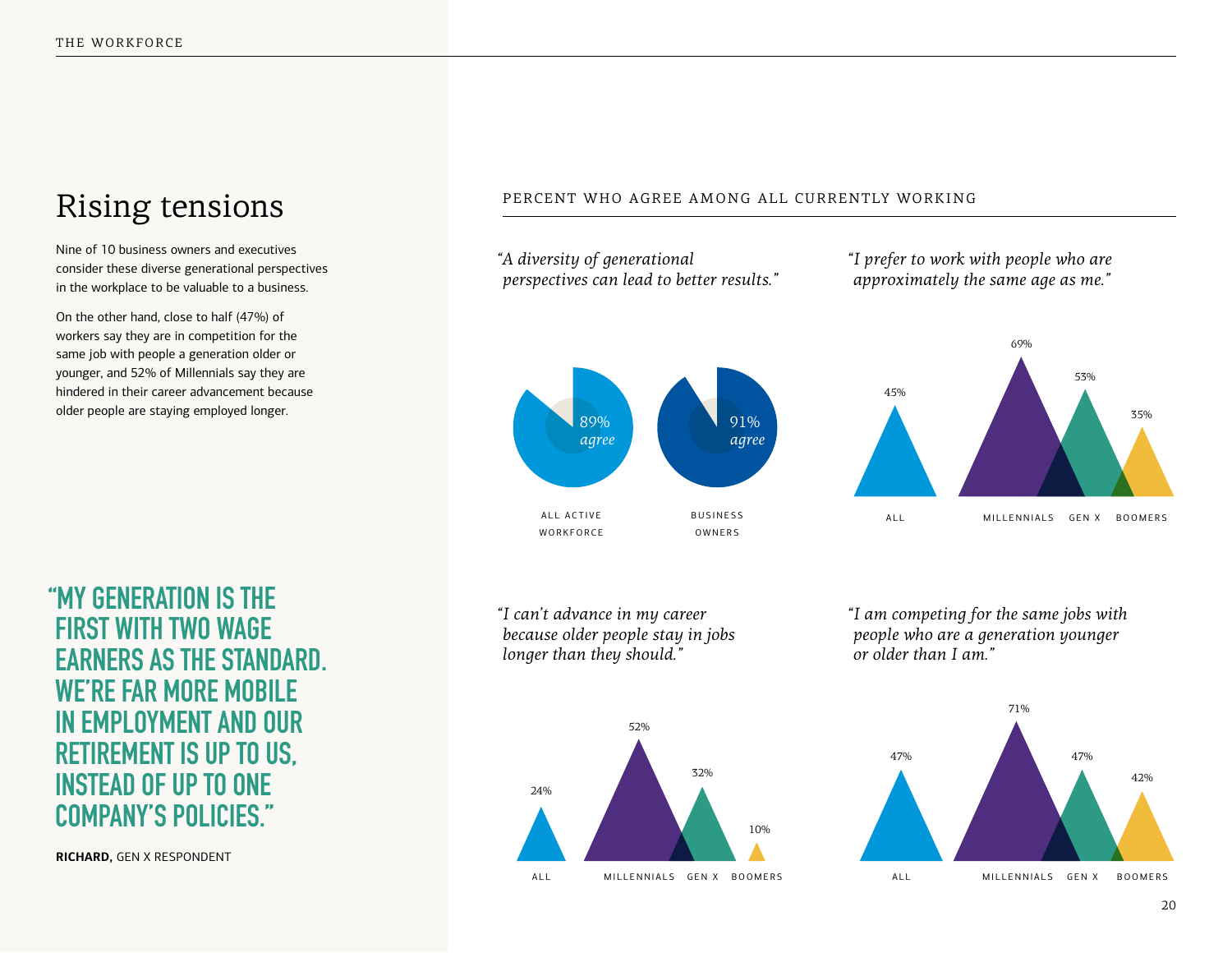## Feeling passionate about work

Two-thirds of Millennials and one-third of Gen X workers say they are in search of a career they can feel passionate about, while only 16% of Boomers express the same desire.

Millennials also are the most likely to demonstrate fluid career paths and engage in job-hopping, with two-thirds planning to make a job or career change over the next three years. Forty-seven percent of Boomers say the same.

And despite the high incidence of overlapping generations in the workplace, Boomers are retiring in large numbers four in 10 plan to retire over the next three years.

Millennials also show a particular entrepreneurial spirit—35% of them say the career change they plan to make over the next three years involves starting their own business. Seven in 10 Millennial workers would prefer owning a business to working for someone else, compared to half of all workers.

Among Millennial business owners overall, more than one-third launched or attained ownership of their company before the age of 25, although the majority became business owners between the ages of 25 and 36. Overall, close to six out of 10 business owners founded or attained ownership of their first company before the age of 40.

In keeping with their philanthropic drive, wealthy Millennial workers are also very concerned with a prospective employer's reputation as a good corporate citizen. But their number one goal when searching for a job is to make the most money they can.

The more seasoned Boomer and Gen X workers, on the other hand, are most interested in flexibility in how and when to work. Given their outsized roles as caregivers of both children and aging parents, the pursuit of flexibility among these generations makes sense.

### **"WE ARE AN ENTREPRENEURIAL GENERATION. MY PARENTS' GENERATION WAS MORE TRADITIONAL."**

**JUSTIN,** MILLENNIAL RESPONDENT

#### PERCENT WHO PLAN TO MAKE CAREER CHANGES WITHIN NEXT 3 YEARS



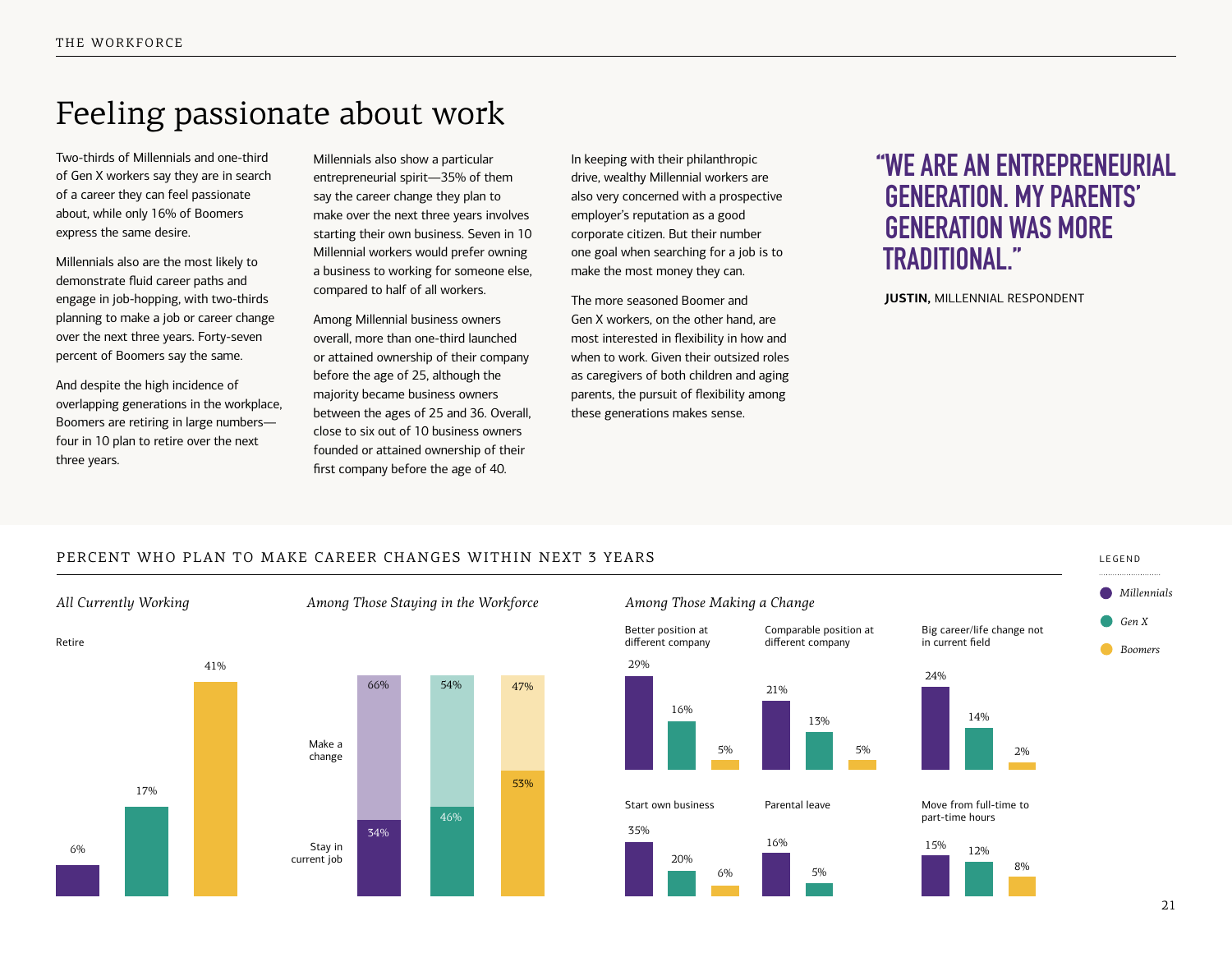

# **GIVING**

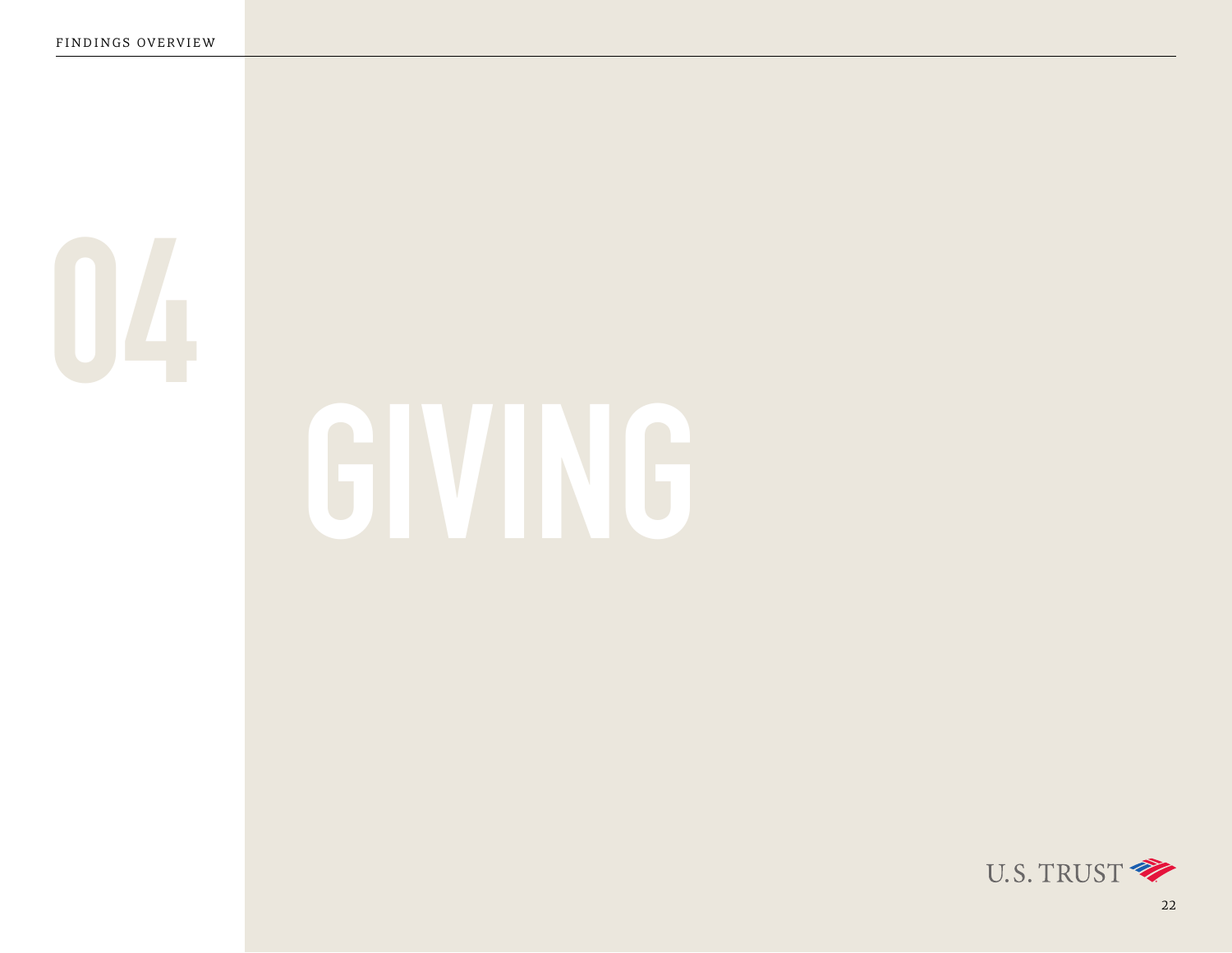hile philanthropy is an area that wealthy family<br>members agree on in many ways, there still exis<br>distinct generational divide. members agree on in many ways, there still exists a distinct generational divide.

For example, around one in three wealthy individuals feels the younger or older generations in their family don't share the same commitment to giving.

Among Millennials, nearly seven in 10 think their parents are not as committed to giving as they are. Meanwhile, nearly one in three Baby Boomers and Silent Generation individuals believe the younger generation is not as inclined to give back.

#### GENERATIONAL DIFFERENCES IN GIVING



# Different ways of giving back

This particular divide may be because, even if they equally support the idea of giving, younger and older generations tend to differ in how they demonstrate their philanthropic support.

Millennials are less likely to give back through direct financial donations; instead, they are more likely to consider how they live, work and invest (such as putting their money toward impact investments) to be the ways in which they contribute.

Millennials and Gen X-ers are more likely to support issues that personally affect them. Boomers and Silent Generation members are more inclined to give to charities geared toward those less fortunate.

Boomers, Gen X and Silent Generation individuals also tend to target local needs, while Millennials overwhelmingly address charitable needs wherever they may be.

Millennials prioritize knowing exactly how their charitable donations will be used, while older individuals are more willing to give discretion to the organizations to which they contribute.

And Millennials are three times more likely than Baby Boomers and the Silent Generation to view the jobs and solutions they create through business ownership and social enterprises as their way of giving back.



14%

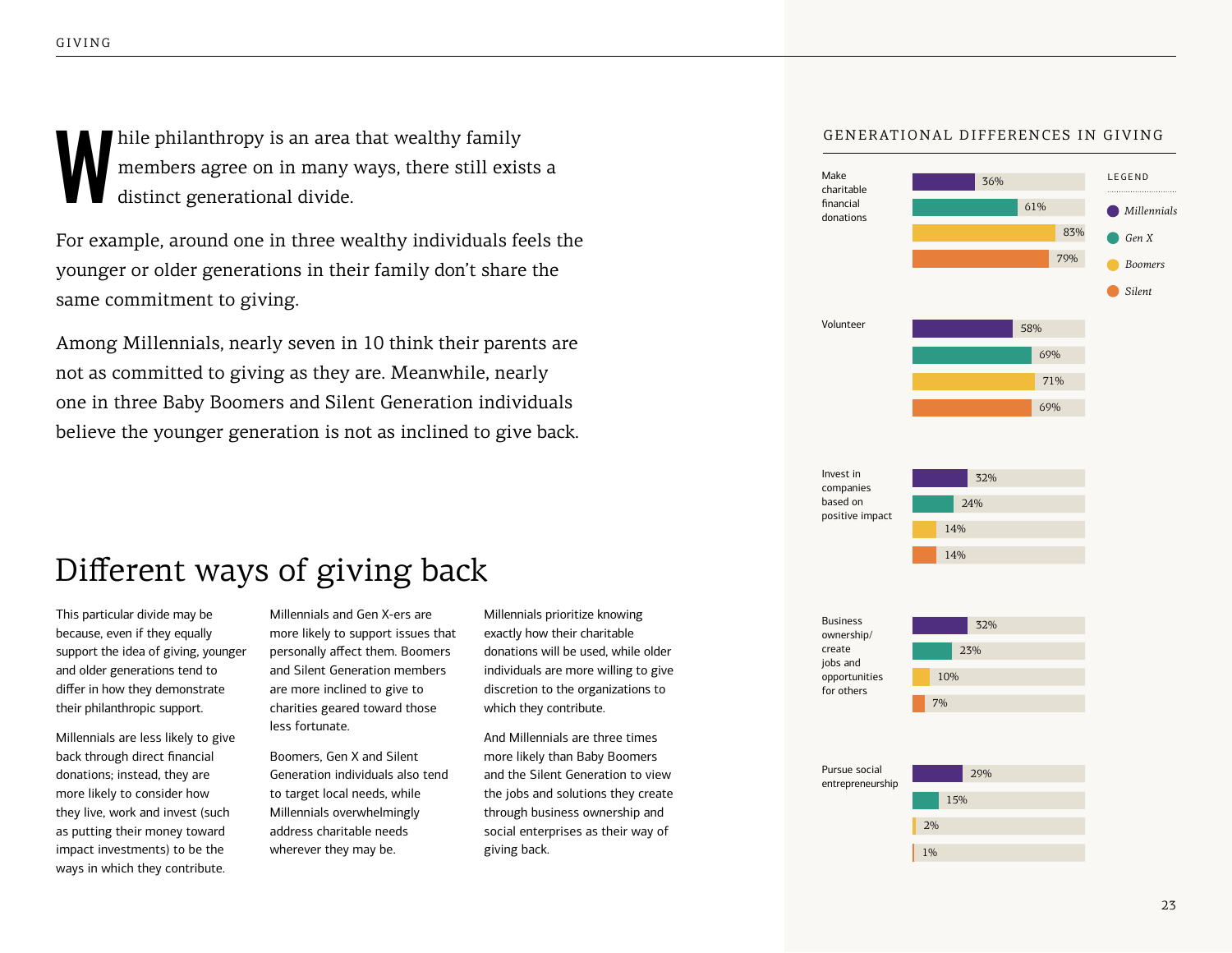# A charitable connection

Still, even though the methods may be different, charitable pursuits are a clear point of connection among family members.

The vast majority of high-net-worth families participate in charitable giving. Seventy-four percent overall give to nonprofit organizations, and 69% volunteer their time, skills or services to charitable causes. Seven percent own companies that specifically address social or environmental solutions.

Seven in 10 overall believe that giving back as a family strengthens relationships, and eight in 10 agree that familial charitable acts help instill a philanthropic drive into the next generation. Additionally, the majority of high-net-worth families agree on the purpose of wealth, with 97% agreeing with their spouse and 86% agreeing with parents.

Across all generations, giving back in some way is a shared goal.

## **"I TEND TO SUPPORT LOCAL CHANGE AND LOCAL ORGANIZATIONS SO THAT I CAN ACTUALLY SEE THE EFFECT OF MY DONATION."**

#### PRIORITIES AROUND PHILANTHROPIC IMPACT

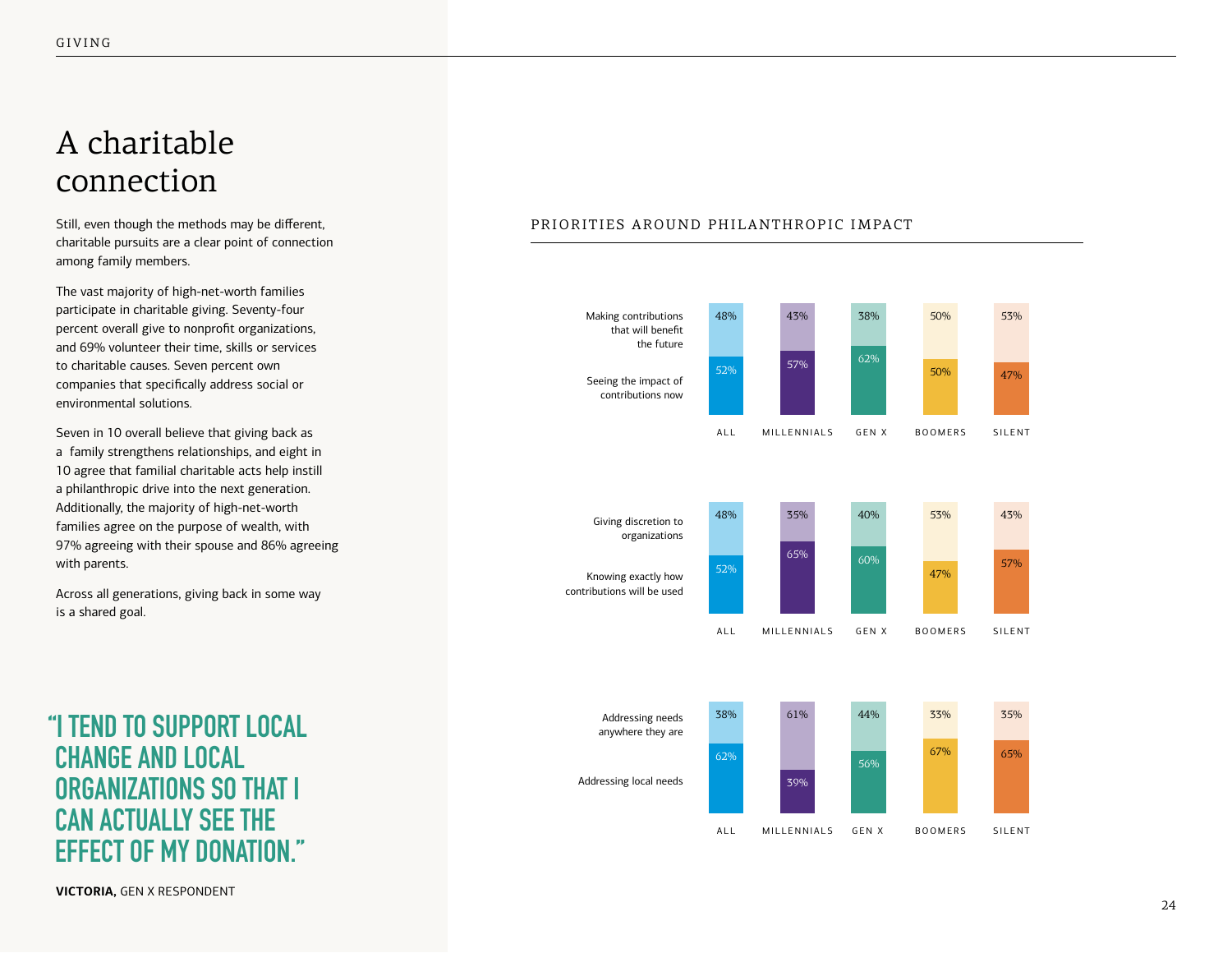# Serving on boards

Among high-net-worth individuals who serve on boards, most are involved with nonprofit organizations. Overall, 24% of respondents serve on nonprofit boards; this number jumps to 29% for business owners. In contrast, only 7% of high-networth individuals overall work with for-profit boards.

The reasons for serving on nonprofit boards vary and, as expected, differ across generations. For one, Millennials and Gen X are most likely to serve because they want to play an active role in the community, while Boomers are more often inspired by a deep personal commitment to the organization.

Business owners also largely serve because they want to have a positive impact on their community, and have deep commitments to specific organizations. But they are also more likely to value the board seat for professional development and networking opportunities.

#### REASONS FOR SERVING ON NONPROFIT BOARDS



47%

58%

53%

38%

73%

#### *All Currently Serving Board Members*

#### *By Generation/Business Owners*



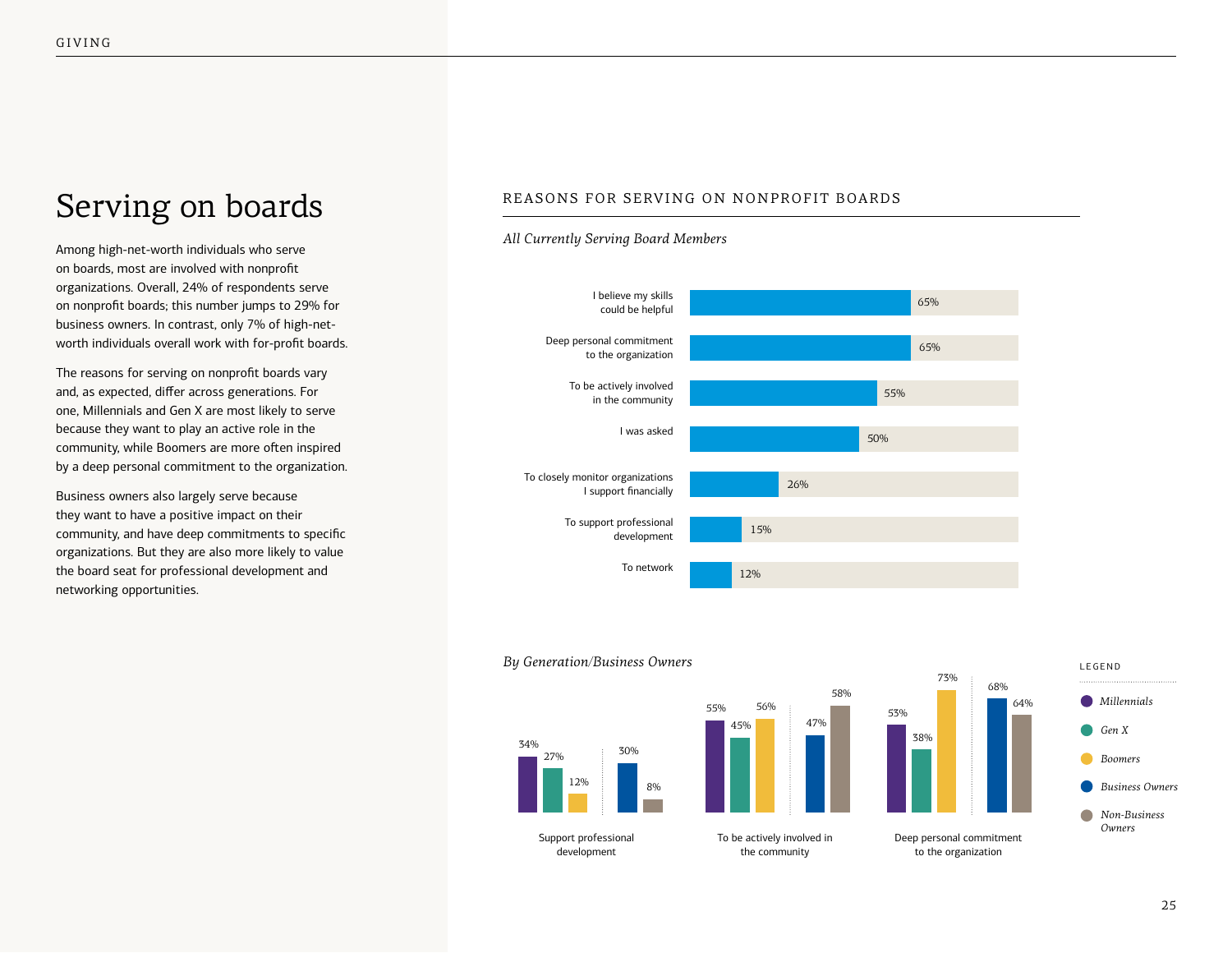Most high-net-worth individuals serving on boards also have a clear understanding of their roles, responsibilities and level of financial commitment before they accept the position. But there are some areas where understanding is a bit less strong—for instance, 46% do not have a grasp of the personal reputational risks involved, and 44% have not fully considered the personal financial liability risks.

**"WEALTHY INDIVIDUALS SEE A GREAT DEAL OF PURPOSE IN THEIR ROLES AS NONPROFIT BOARD MEMBERS—ALTHOUGH THE RESPONSIBILITIES AND RISKS THAT COME WITH THE ROLES ARE OFTEN UNDERESTIMATED."** 

**ANN LIMBERG**

HEAD OF PHILANTHROPIC AND FAMILY OFFICE SOLUTIONS, U.S. TRUST





LEGEND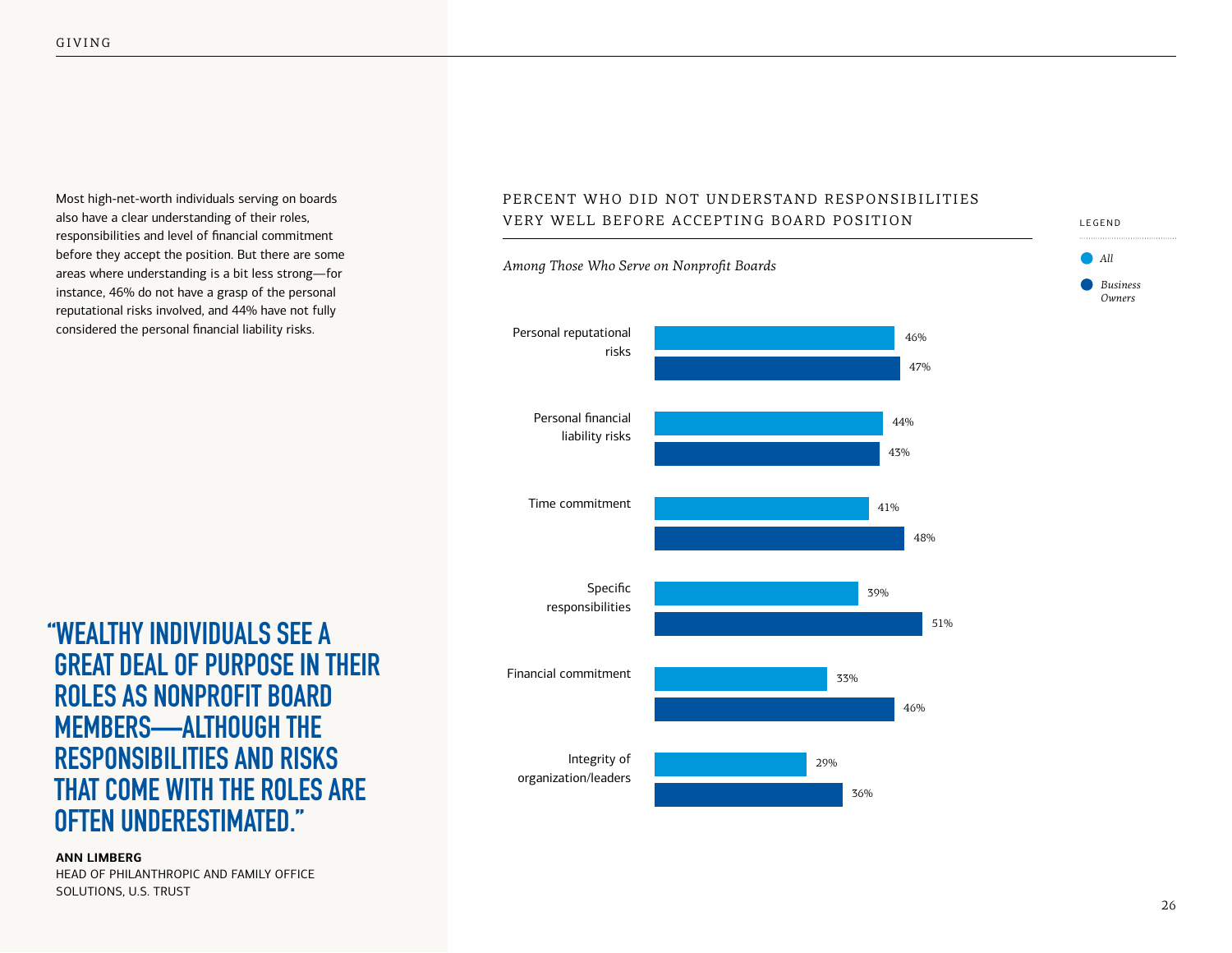#### Please visit **ustrust.com/survey** for more information.

#### Important disclosures

#### All sector recommendations must be considered by each individual investor to determine if the sector is suitable for their own portfolio based upon their own goals, time horizon and risk tolerances.

#### Investing involves risk. There is always the potential of losing money when you invest in securities.

Alternative investments are intended for qualified and suitable investors only. Alternative Investments such as derivatives, hedge funds, private equity funds, and funds of funds can result in higher return potential but also higher loss potential. Changes in economic conditions or other circumstances may adversely affect your investments. Before you invest in alternative investments, you should consider your overall financial situation, how much money you have to invest, your need for liquidity, and your tolerance for risk. Alternative investments are speculative and involve a high degree of risk.

Nonfinancial assets, such as closely-held businesses, real estate, oil, gas and mineral properties, and timber, farm and ranchland, are complex in nature and involve risks including total loss of value. Special risk considerations include natural events (for example, earthquakes or fires), complex tax considerations, and lack of liquidity. Nonfinancial assets are not suitable for all investors. Always consult with your independent attorney, tax advisor, investment manager, and insurance agent for final recommendations and before changing or implementing any financial, tax, or estate planning strategy.

Diversification does not ensure a profit or protect against loss in declining markets.

Neither U.S. Trust nor any of its affiliates or advisors provide legal, tax or accounting advice. You should consult your legal and/or tax advisors before making any financial decisions.

Always consult with your independent attorney, tax advisor, investment manager and insurance agent for final recommendations and before changing or implementing any financial, tax or estate planning strategy.

Credit and collateral subject to approval. Terms and conditions apply. Programs, rates, terms and conditions subject to change without notice. Equal Housing Lender. **△** 

#### METHODOLOGY

The 2017 *U.S. Trust Insights on Wealth and Worth*® survey is based on a nationwide survey of 808 high-net-worth and ultra-high-net-worth adults with at least \$3 million in investable assets, not including the value of their primary residence. Respondents were divided among those who have between \$3 million and \$5 million, \$5 million and \$10 million, and \$10 million or more in investable assets. The survey was conducted online by the independent research firm Phoenix Marketing International in January and February of 2017. Asset information was self-reported by the respondent.

Verification for respondent qualification occurred at the panel company, using algorithms in place to ensure consistency of information provided, and was confirmed with questions from the survey itself. All data have been tested for statistical significance at the 95% confidence level. U.S. Trust operates through Bank of America, N.A., and other subsidiaries of Bank of America Corporation.